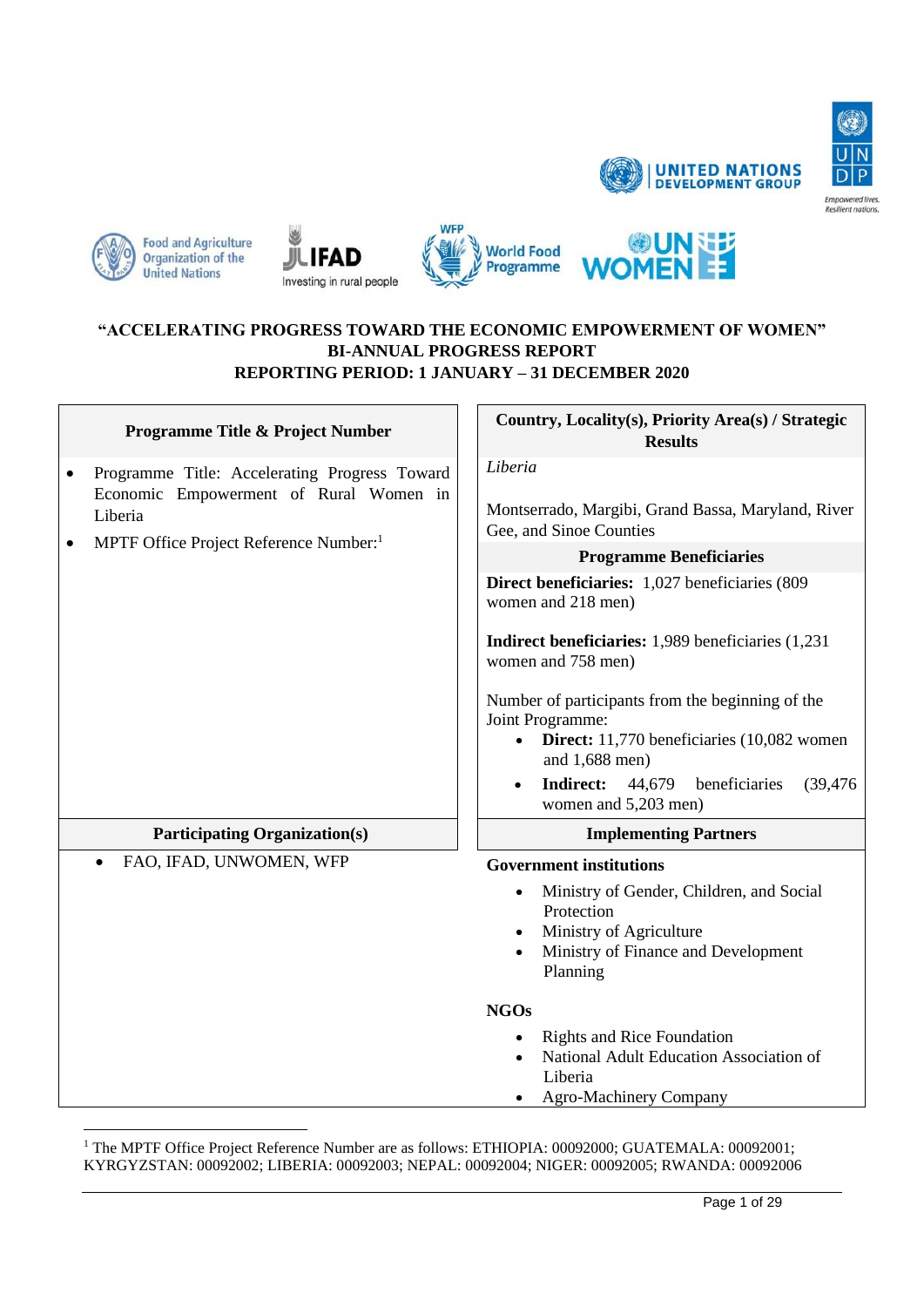|                                                                                                                                                                                                                                                                                                                                                                                                                                 | Farmers Assistance Programme<br>$\bullet$                                                                                                                                                         |
|---------------------------------------------------------------------------------------------------------------------------------------------------------------------------------------------------------------------------------------------------------------------------------------------------------------------------------------------------------------------------------------------------------------------------------|---------------------------------------------------------------------------------------------------------------------------------------------------------------------------------------------------|
|                                                                                                                                                                                                                                                                                                                                                                                                                                 | <b>Civil Society Organizations</b>                                                                                                                                                                |
|                                                                                                                                                                                                                                                                                                                                                                                                                                 | National Rural Women's Structure<br>Liberia Marketing Association<br>Association of Women in Cross Border Trade<br>Other partner $(s)$                                                            |
|                                                                                                                                                                                                                                                                                                                                                                                                                                 | Orange Liberia                                                                                                                                                                                    |
| <b>Programme/Project Cost (US\$)</b>                                                                                                                                                                                                                                                                                                                                                                                            | <b>Programme Duration</b>                                                                                                                                                                         |
| Total approved budget as per<br>project document: US\$<br>900,000<br><b>MPTF Contribution</b><br>• UN Women - US\$ 264,091<br>• UNFAO - US\$ 364,068<br>$\bullet$ WFP - US\$ 271,841<br><b>Agency Contribution</b><br>$\bullet$ UN Women - US\$ 50,000<br>$\bullet$ UNFAO - None<br>$\bullet$ WFP - None<br><b>Government Contribution</b><br>$\bullet$ None<br>Other Contributions (donors)<br>$\bullet$ None<br><b>TOTAL:</b> | Overall Duration 6.5 years<br>Start Date (15 October 2014)<br>End Date (30 June 2021)                                                                                                             |
| Programme Assessment/Review/Mid-Term Eval.                                                                                                                                                                                                                                                                                                                                                                                      | <b>Report Submitted By</b>                                                                                                                                                                        |
| Assessment/Review - if applicable <i>please</i> attach<br>$\Box$ Yes $\Box$ No Date: $n/a$<br>Mid-Term Evaluation Report $-i f$ applicable please<br><i>attach</i><br>$Yes \nightharpoonup$<br>No Date: $n/a$                                                                                                                                                                                                                   | Name: Ramon G. Garway<br>$\circ$<br><b>Title: National Coordinator</b><br>$\circ$<br>Participating Organization (Lead): UN Women<br>$\circ$<br>Email address: ramon.garway@unwomen.org<br>$\circ$ |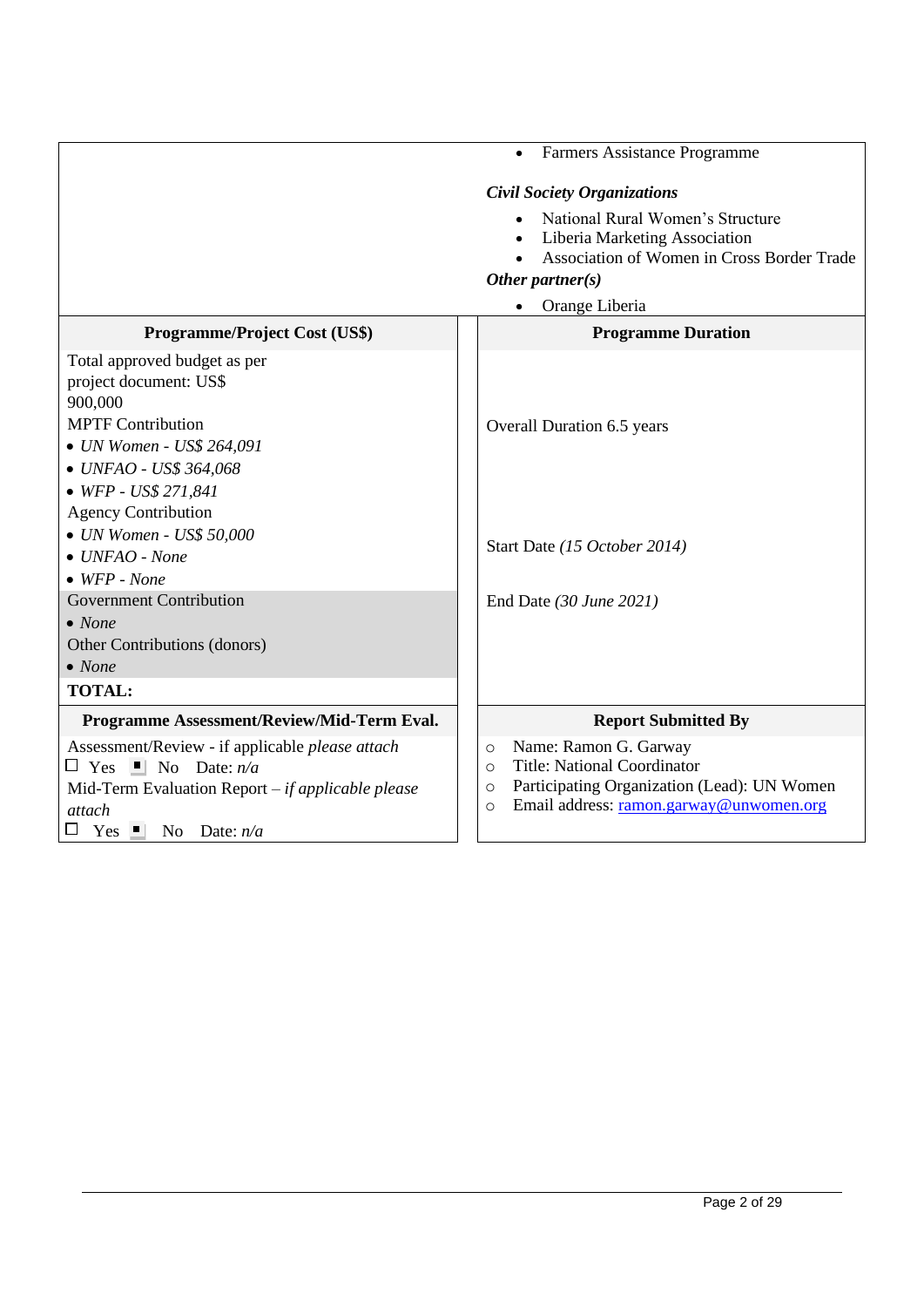# **NARRATIVE REPORT**

#### **EXECUTIVE SUMMARY**

This 2020 Annual Report for the Joint Programme 'Accelerating Progress toward the Economic Empowerment of Rural Women' (JP RWEE) in Liberia covers the period from January to December 2020. Established in 2014, the overarching goal of the JP RWEE is to secure rural women's livelihoods and rights in the context of sustainable development, based on four outcomes: (1) improved food and nutrition security; (1) increased income to secure their livelihoods; (3) enhanced participation in decision making; and (4) genderresponsive policy environment for the economic empowerment of rural women. Jointly implemented by FAO, WFP and UN Women, the JP RWEE is unique in that each UN agency in Liberia brings a distinct comparative advantage to programming.

In March 2020 the World Health Organization (WHO) declared the novel Coronavirus (COVID-19) as a global pandemic, which led to global and national response efforts to contain the spread of the virus. In Liberia, the Government adopted a set of robust measures to curb the virus's spread, which included school closures, national lockdowns, and restricted mobility. As a result, JP RWEE programme implementation was severely affected, leading to the approval of a no cost extension until June 2021 to ensure completion. The imposition of restrictions impacted rural women in multiple ways. In JP RWEE programme areas women experienced an increased burden of unpaid care work and loss of income.

Despite the challenges, the JP RWEE managed to make progress across all programme outcomes with the exception of outcome four. Policy development work was put on hold due to the changed priorities of government in responding to the pandemic. However, despite heavy seasonal rainfall affecting production and the challenges imposed on restrictions to movement, women were able to improve their food and nutrition security through increased crop production (e.g. rice, cassava, vegetables, etc.) which included the cultivation of 34.56 hectares of farmland for rice and over 18.5 hectares of farmland for industrial cassava. The effective management of Community Grain Reserves also enabled women to access grains and prevent food insecurity, which proved to be effective in building resilience against COVID-19 at the community level. In addition, 16 active Village Savings and Loan Associations were able to provide rural women beneficiaries impacted by the pandemic with access to sustainable rural credit for jumpstarting their businesses and preventing loss of business and income insecurity. Business development skills training, vocational skills training and numeracy and literacy training was also carried out to increase the skills and knowledge base of women and improve their capacity in business development and leadership. The JP RWEE also supported its key networks, namely the Liberia National Rural Women Structure, the LMA, the National Peace Huts Women of Liberia, and the Association of Women in Cross Border Trade to conduct COVID-19 outreach activities with women and men beneficiaries in over 55 targeted communities across Montserrado, Margibi, Grand Bassa, and Sinoe Counties. The exercise was aimed at promoting social distancing and WASH practices with the programme beneficiaries as measures for curtailing the spread of the virus.

#### **1. Purpose**

The JP RWEE provides strategic support to the Government of Liberia through the Ministry of Finance and Development Planning; the Ministry of Agriculture; and the Ministry of Gender, Children, and Social Protection in furtherance of the Government's implementation of its national priority plan, the Pro-Poor Agenda for Prosperity and Development (PAPD 2019 - 2023) for achieving meaningful economic growth for empowering the lives of women and girls in rural areas through food and nutrition security, increased access to income for sustain livelihoods, enhanced participation and leadership of rural women and adolescent girls and lastly a vibrant gender-responsive policy environment for the social and economic empowerment of rural women and girls in Liberia. The JP RWEE continues to work to support Gender Equality and Women's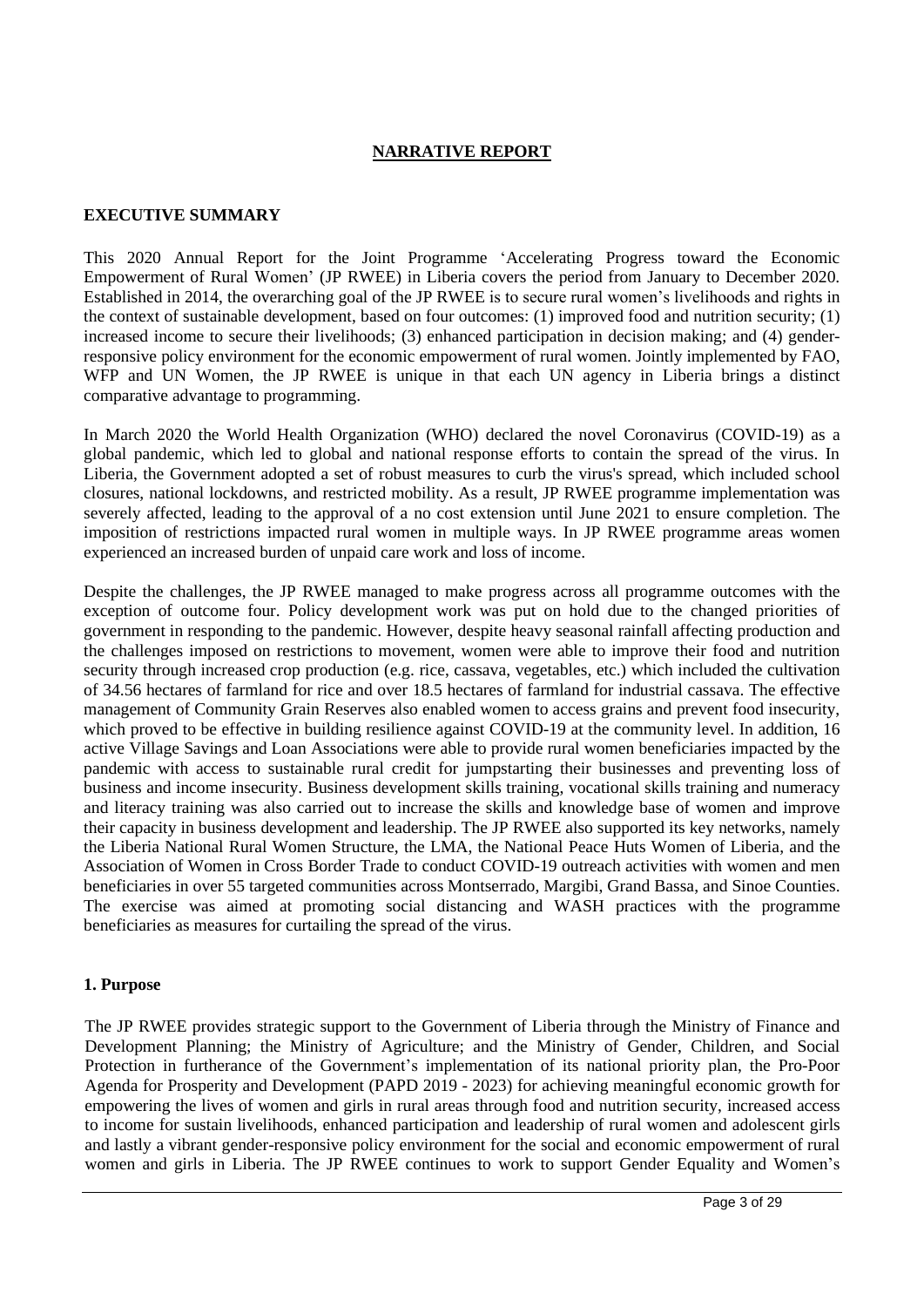Empowerment (GEWE) priorities and commitments that have been identified and led by national government under its PAPD 2019 – 2023 implementation. It continues to ensure that all relevant and key stakeholders and partners from national government, the UN System, public and private sectors are involved in strategic planning and decision-making processes for strengthening implementation and maximizing results. The programme builds on existing development frameworks (e.g. National Gender Policy, National Food Security and Nutrition Strategy, the Land Rights Act, etc.) and strategies for ensuring that women and girls in rural areas are economically and socially empowered. The programme remains committed to strengthening the effectiveness of financial support through coordination and harmonization of cross-cutting gender interventions (e.g. Liberia Flagship Programme on Climate-smart Agriculture, and UN Women's 'Buy From Women' Initiative) These programmes and projects are closely aligned with the joint programme's national priorities and are buttressing ongoing efforts for economically empowering rural women smallholder farmers. Moreover, the programme's framework and lessons learnt assisted in making informed decisions in the development of the UNSDCF 2020 – 2024 which aligns closely with the PAPD 2019 - 2023. The programme has been identified as one of the UN's flagship programmes for the implementation of the UNSDCF 2020 – 2024 in Liberia.

# **I. Results**

Despite the global COVID-19 pandemic the JP RWEE delivered on the following results during the reporting period 1 January to 31 December 2020:

## **Outcome 1:** Rural women have improved food and nutrition security

**Output 1.1:** Rural women have increased access to and control over resources, assets, and services critical for their food and nutrition security

- 400 women beneficiaries from Montserrado, Margibi and Grand Bassa Counties are accessing sustainable rural financial services through the 16 newly established Village Savings and Loan Associations (VSLAs). Beneficiaries reported to have increased their self-esteem through access to the VSLAs and attribute their self-esteem towards increased decision-making at the household and community levels. Being part of such successful community associations has led to gains in women's social status. Being able to contribute financially within their families has put these women on a more equal footing with their spouses.
- 31 existing and 16 newly established VSLAs from Montserrado, Margibi, Grand Bassa, Maryland, River Gee, and Sinoe Counties have provided US\$ 58,750 (LD\$ 9,400,000) in rural credit to a total of 1,175 women beneficiaries for access to sustainable finance for building and expanding their existing business during COVID-19.
- 401 beneficiaries (women: 341; and men: 60) and their households in the Margibi and Grand Bassa Counties have improved their food security and nutrition through increased crop production, which included the cultivation of 34.56 hectares of farmland for rice and over 18.5 hectares of farmland for industrial cassava. An increase was reported in crop yield resulting in the production of four (4) metric tons of paddy rice from Grand Bassa and Margibi Counties. Beneficiaries have increased their crop yields and income generation as a result of access to farming inputs and labor-saving technologies (e.g. rice and cassava processing machines, etc.) provided under the programme.
- 401 beneficiaries (women: 341; and men: 60) in Margibi and Grand Bassa Counties increased their production of rice and cassava crops as a result of increased access to quality seeds, assorted hand tools, and other planting materials through the programme. In addition, the income-generation capacity of these beneficiaries improved significantly because of the use of labor-saving technologies (e.g. motorized cassava graters, etc.) which were distributed to communities across the targeted counties.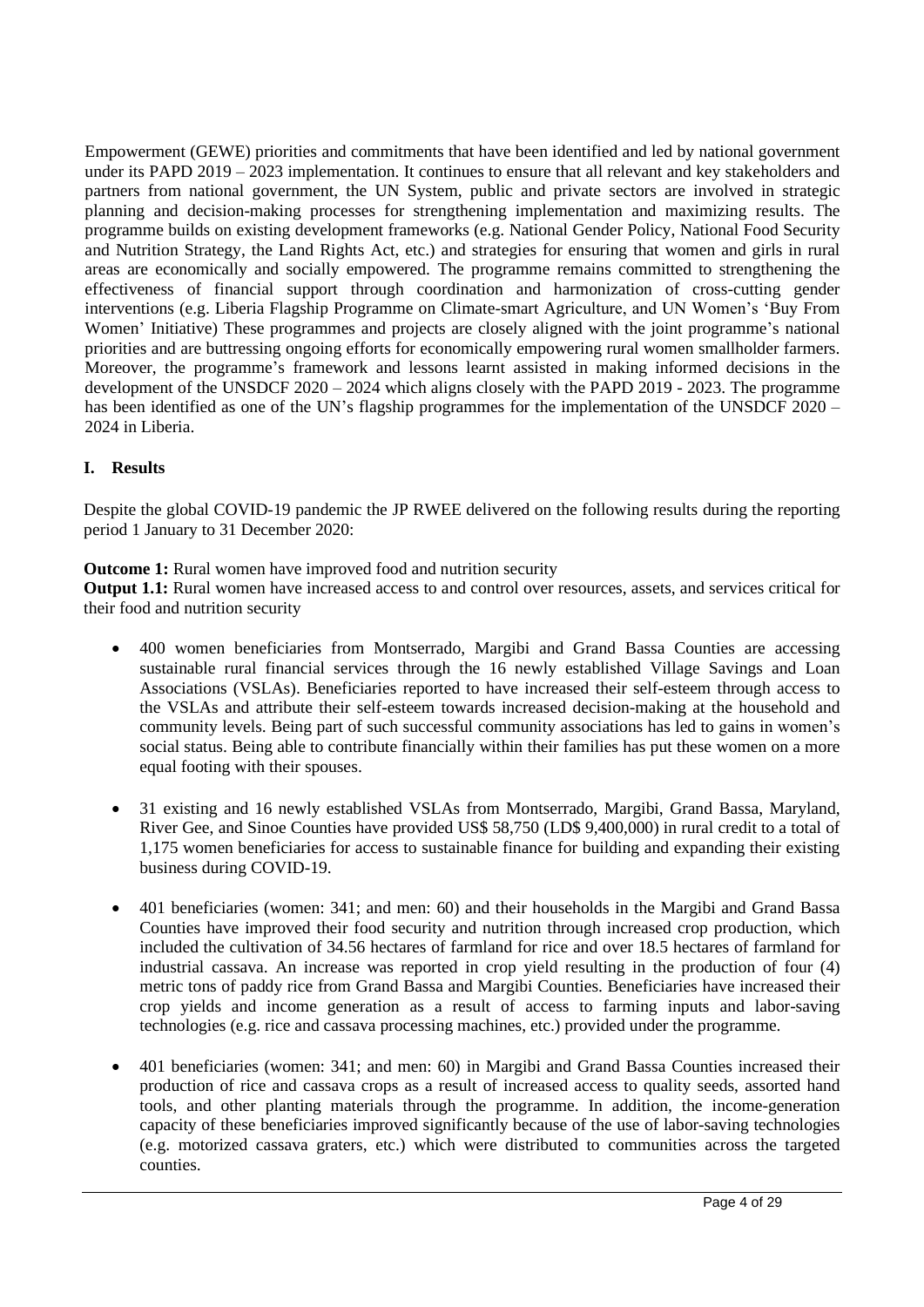• 22 hectares of community lowland farm assets for staple food crop production were developed by rural women smallholder farmers in Grand Bassa and Margibi Counties as a result of the joint programme's provision of 27 Mt. of assorted food commodities (rice, pulses and oil) to four rural women agriculture groups (1 in Grand Bassa and 3 in Margibi Counties) in response to the impact of COVID-19 on grain reserves. These commodities also contributed to a means of income generation for the women accessing the grain reserves who were affected by the impact of the pandemic.

**Output 1.2:** Rural women have greater capacity to enhance and control local food security reserves

• 491 beneficiaries (women 400 / men 91) have been enabled to access seven innovative food processing units which enable the use of motorized cassava graters for adding value to cassava (e.g. farina production). The procurement of additional food processing units for the poultry and the dryers for vegetables, etc, is underway. In addition, 2 of 5 CGRs are storing 4 Mt of paddy rice which were reported as increase in yield in Margibi and Grand Bassa Counties. The rice stored in the CGRs was used by beneficiaries to address food insecurity due to travel restrictions during the COVID-19 pandemic. Two community owned CGRs were constructed in Margibi and Grand Bassa Counties, and women smallholder farmers are accessing labor-saving technologies for rice and cassava value chains development.

**Outcome 2:** Rural women have increased income to secure their livelihoods

**Output 2.1:** Rural women have enhanced entrepreneurship skills and value chains to access markets for their products

- A total of 400 women smallholder farmers with entrepreneurship skills have increased economic security (defined by their ability to generate and manage their own income) through better organized businesses. These women are transforming market tables into profitable businesses and are also saving money, not only as members of VSLAs but also as bank account holders. Access to business development and financial literacy skills is building the confidence of these women and helping them to realise their full potential.
- 487 women beneficiaries in Montserrado, Margibi, and Grand Bassa Counties increased their literacy and numeracy skills through the provision of regular training under the programme, which in turn led to the improvement of organizational and business development skills, as well as an increased understanding on shared household and care-giving roles. The programme is unlocking the full potential of women beneficiaries as they have gained a new sense of confidence through the ability to read, write their names, and use mobile phones. It is transforming their market ventures into profitable businesses.
- 487 women beneficiaries in Montserrado, Margibi, and Grand Bassa Counties have rediscovered their self-worth and self-confidence as a result of accessing and completing the vocational skills trainings provided by the JP RWEE (e.g. tailoring and cosmetology). In this context, new knowledge and skills in cosmetology and tailoring have thereby opened new opportunities for self-employment, income generation, and wealth creation. In addition, these beneficiaries are participating in community meetings and are making decisions relating to issues that are affecting their community as well as their wellbeing.
- The JP RWEE specialized business development and financial literacy trainings are transforming women beneficiaries from selling "for selling's sake" to selling for profit, as many of them did not have the relevant business knowledge and skills before the JP RWEE intervention. These beneficiaries are now saving their money as bank account holders and are separating their personal money from their business money. Also, local community women are demonstrating their potential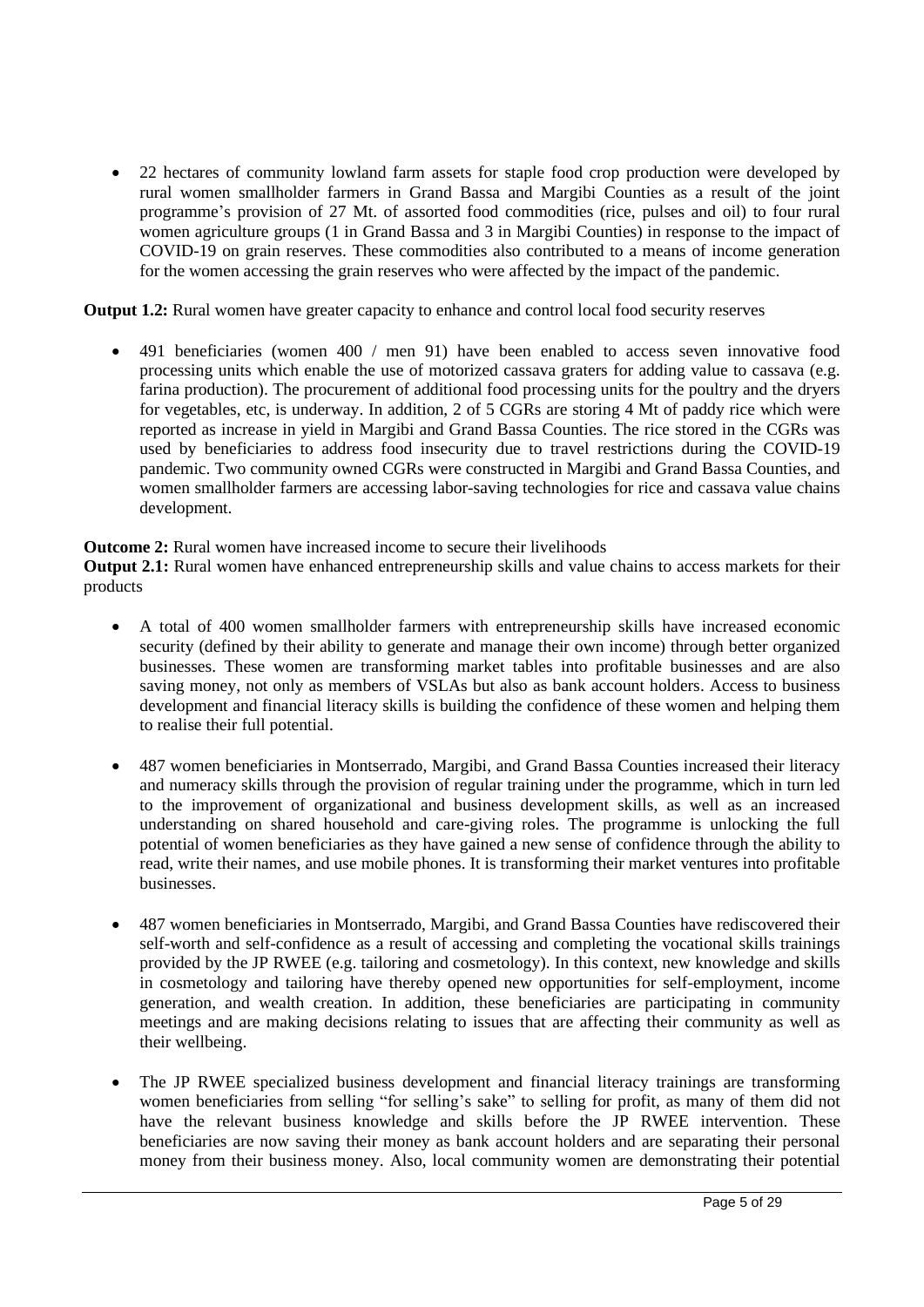and resourcefulness as business programme facilitators in the targeted communities in Montserrado, Margibi, and Grand Bassa Counties.

**Output 2.2:** Rural women have increased access to decent wage employment opportunities

- Despite the impact of COVID-19, 50 women beneficiaries are accessing employment opportunities within the private sector company, Orange. The women undertook the position of mobile money agents, operating 50 mobile money stations in Montserrado, Margibi, and Grand Bassa Counties. These women beneficiaries have reportedly provided mobile money transaction services to over 15,062 clients/customers between 1 January 2020 and 31 December 2020. They are also engaged in the registration of SIM cards and the opening of mobile bank accounts.
- 399 rural community women and 88 young rural women in and adolescent girls living with HIV/AIDS were supported by the joint programme with business development and financial literacy Montserrado, Margibi, and Grand Bassa Counties These beneficiaries also received business start-up capital to initiate small businesses (e.g. tailoring, baking, and hairdressing shops) for income generation and are now self-employed, successfully managing their respective shops.

**Outcome 3:** Rural women have enhanced leadership and participation in their communities and in rural institutions, and in shaping laws, policies and programmes

**Output 3.1:** Rural women, including young women have enhanced confidence and leadership skills to participate in local governance

- Land Committee Meetings at the county level were reconvened in December 2020, no new women beneficiaries have gained memberships to existing land committees at the county level due to restrictions and health and wellbeing fears brought about by the COVID-19 pandemic. The joint programme is expected to expand its engagement on women's land rights advocacy and campaigns at the county, district, and community levels in 2021. Thus, the planned target is expected to be reached in 2021.
- No capacity building trainings in leadership and decision-making skills, including organizational development, were conducted during the reporting period. The activities on capacity building were rephased to 2021 programming due to COVID-19.

**Output 3.2:** Rural women have greater organizational capacities to form, sustain and participate into POs, cooperatives, and unions

• No producer organizations were formalized during the reporting period due to COVID-19. The timeline for this activity was revised to 2021.

**Output 3.3:** Rural women, including young women, have increased capacity to engage in and influence relevant policy forums at national and regional levels

• 67 male religious, traditional, and community leaders and 809 women beneficiaries are practicing better handwashing and, in most cases, wearing stitch masks to curb the spread of COVID-19. This was as a result of two awareness raising exercises on COVID-19 that were facilitated jointly by the Liberia National Rural Women's Structure, the National Peace Hut Women of Liberia, and the Liberia Marketing Association with support from the JP RWEE. These exercises also included youth groups and male networks (HeForShe), which were implemented at community level. Field visits have confirmed that beneficiaries are passing on the knowledge and skills to others at the community level in support of COVID-19 prevention.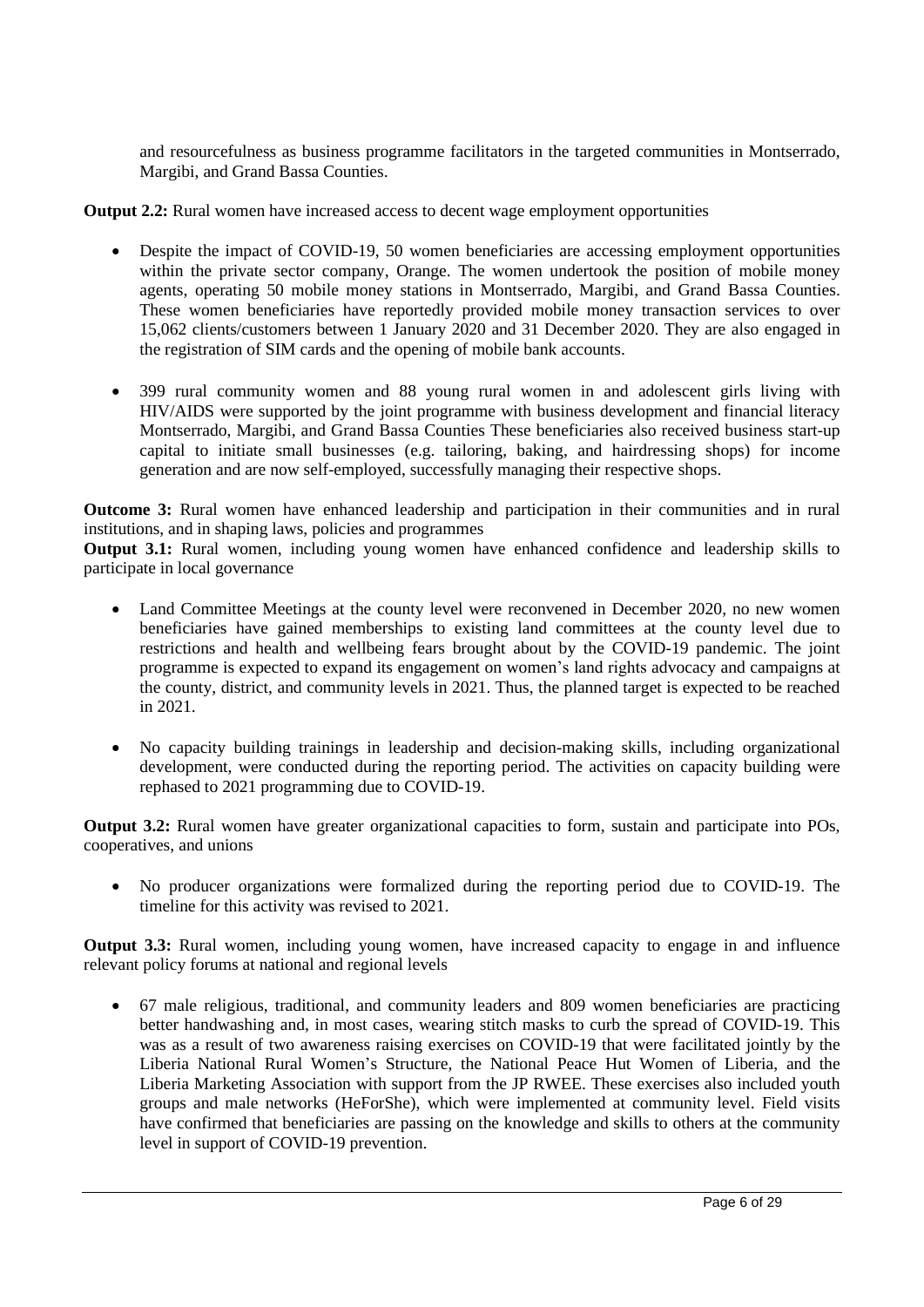**Output 3.4:** Rural women, including young women have enhanced awareness on their rights in a more supportive community/local environment.

- 615 women leaders at the county level are leading women's rights advocacy efforts in the management of land for agriculture.
- 2 forums were held at county level on women's land rights referencing the gender-responsive implementation of the Land Rights Act in Margibi and Grand Bassa Counties. COVID-19 prevention measures were considered. Women and women's civil society at county level are accessing information on their land rights from the County Service Centers. There is increased knowledge on land rights within these target groups as they are now successfully demanding the respect of women's rights in community management of land to local government at the county level. Due to COVID-19 travel restrictions, the JP RWEE could not expand at the district and community levels even though there is a need to expand to include grassroots rural women smallholder farmers.
- 288 young women and adolescent girls are engaged in family planning and Menstrual Hygiene Management (MHM) which has been achieved through SRH education and capacity building in MHM at the community level.
- 350 young women beneficiaries have increased knowledge of HIV/AIDS prevention and response following awareness raising on HIV/AIDS. From key informant interviews, about 65% of women beneficiaries and their spouses are practicing safe sex, using condoms as a preventive measure against infection, while at least 5% of the other women beneficiaries are practicing abstinence.

**Outcome 4:** A more gender responsive policy environment is secured for the economic empowerment of rural women

**Output 4.1:** Policy makers and parliamentarians have enhanced capacities to effectively mainstream gender into land, food, agriculture, nutrition and rural employment policies, laws, and budgets.

• No capacity building activities with policy makers and parliamentarians were conducted during the reporting period due to COVID-19 restrictions on gatherings.

**Output 4.2:** Greater availability of tools and data to track progress in the economic empowerment of rural women

- The joint programme contributed to the development of methodology, research areas, and research questions for a rapid assessment of the impact of COVID-19 on women, girls, children, and their communities with UNICEF, UNFPA, and UN OHCHR. The survey report is currently being finalized and will contribute to the process of informing the planned Phase II design of the JP RWEE within the context of long-term recovery.
- A gender analysis of Liberia's COVID-19 Response Plan, COVID-19 Emergency Relief Fund and budget allocations and expenditure was conducted in collaboration with the Ministry of Finance and Development Planning with support from the JP RWEE. As the pandemic continues, the analysis is assisting in informing policy actors and budget drafters to give more consideration to addressing gender issues during the response. Some recommendations from the analysis included:
	- 1. The government should revise the National COVID-19 Response Plan to ensure the full integration of gender-sensitive response planning.
	- 2. Gender-disaggregated data should be used to justify budget allocations and expenditures.
	- 3. The COVID-19 emergency relief fund donations and expenditures should be publicized.
	- 4. At the administrative level, more women's voices should be taken into consideration.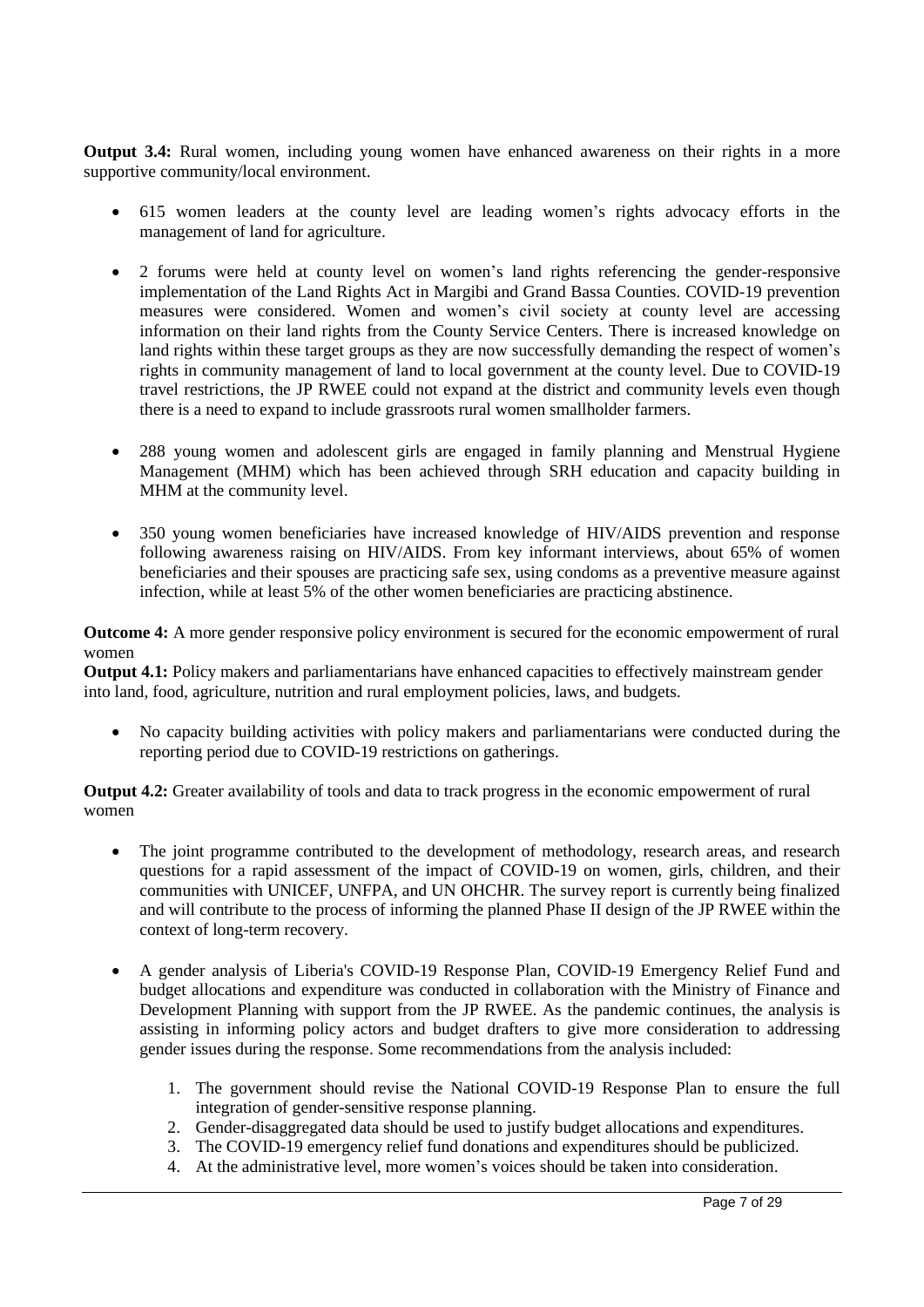- 5. The government should establish a website dedicated to exclusive reporting on its COVID-19 plans, processes, and achievements.
- The JP RWEE conducted a value chain assessment for rice and vegetables across all targeted communities in Montserrado, Margibi, Grand Bassa, Maryland, River Gee, and Sinoe Counties. The assessment looked at all aspects of the value chains from production to the market, opportunities, and challenges. Some key findings that informed the programme included:
	- 1. Working with rice farmers through existing or new associations (e.g. cooperatives, publicprivate partnerships, etc.) is now the approach the joint programme has taken to value chain development, given the small average size of rice farms across the country, and the poverty reduction needs of the subsistence farmers who farm the land.
	- 2. Selecting the right rice varieties that have the yield, disease resistance, and length of growing season characteristics desired by women smallholder farmers, and the taste characteristics sought by rice consumers, has been a central role of the Ministry of Agriculture Extension Officers associated with the rice value chain under the joint programme.
	- 3. The programme is working to enable an adequate environment to develop the cassava value chain. Cassava as a crop continues to contribute to food security at local level, but its potential as a raw material for agro-processing is also making it an important contributor for poverty reduction among smallholders.

## **II. Describe any delays in implementation, challenges, lessons learned & best practices**

## **Challenges**

The COVID-19 pandemic added new layers of complexity to the implementation of the joint programme in Liberia, which impacted the 'Delivering as One' approach. Restrictive measures including curfews, mobility restrictions, social distancing and limited or no access to internet connectivity prevented the implementation of the joint targeting of beneficiaries and communities, including National Technical Advisory Committee, National Joint Steering Committee (NJSC) and Governmental meetings (e.g. Ministries of Agriculture; Gender, Children, and Social Protection, etc.).

Internal processes within the participating UN agencies proved even more challenging as the UN System had to work from home as a mitigating measure for preventing COVID-19 infection with staff. For example, an increased delay in approvals with UN agencies and government regulatory bodies, and procurement processing and contracting with the participating UN agencies, contributed immensely to delays with programme implementation. Thus, the joint programme had to adapt to the country context in response to COVID-19 and has been implementing measures to mitigate the impact of the pandemic on programme implementation. The JP RWEE also coordinated with the government's COVID-19 National Response Plan by aligning the joint programme's priorities with the COVID-19 Emergency Food Security Plan in relation to purchasing and pre-positioning of emergency food stocks, expanding cultivation, strengthening coordination, and investing in agro-processing (e.g. the transformation of local produce such as cassava and rice into value added agricultural products ,as well as the transfer of technology for agri-business development in order to improve income generation and food security at local level).

To address the challenges presented by the travel restrictions due to COVID-19, the joint programme was able to utilize the local Ministry of Agriculture Extension Workers and the Ministry of Gender County Coordinators, involved in the programme since the inception, to support monitoring and supervision efforts at the district and community levels. These extension workers and Gender County Coordinators from the two government ministries have played a key role in following up with beneficiaries at the community level and reporting to their respective ministries and the participating UN agencies. Due to the restrictions on social gathering, capacity building trainings and farming interventions were also delayed. A no cost extension was approved by the donors and a number of activities have been reprogrammed for 2021.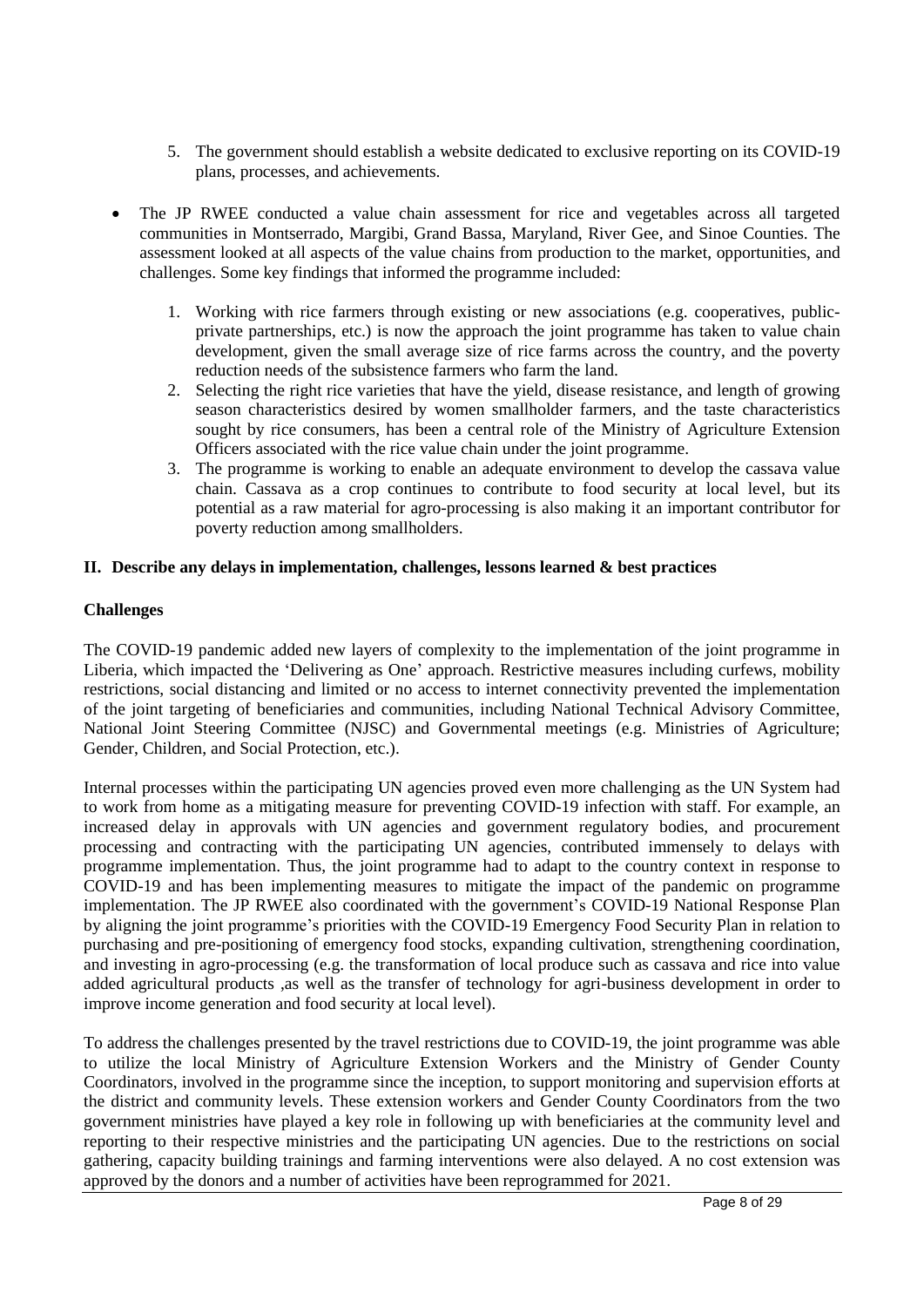#### **Lessons Learned**

The impact of the COVID-19 pandemic provided an insight into the importance of crisis preparedness and contingency planning. The programme's collaboration with the Government's National COVID-19 Response represented an important alignment with national coordination mechanisms. However, the JP RWEE recognizes the need for additional measures and critical interventions such as the provision of food baskets to beneficiaries to help beneficiaries cope with shock and ensure they can overcome the barriers and continue to participate in agricultural work. Furthermore, the lockdown-imposed hardship on the ability of households to access nutritious food due to a lack of access to markets. As a result of this, some beneficiaries sought odd jobs to secure daily income for catering to their households, even though some invested their time and energy in homegrown vegetables for consumption. This was observed to be the main driving force behind the farmers not putting in the time to work on their farms. The homegrown gardens cultivated under the programme did, however, enable women and their families to have access to nutritious food and maintain a healthy diet.

Utilizing innovative approaches towards gaining new skills in digital literacy and mobile banking, competences and organizational capacities has enabled women beneficiaries to lead and actively participate in more social and economic activities (e.g. rural women in PTA meetings, community meetings, volunteer work, climate smart agriculture, teaching, oil production, etc.). These new skills are enhancing their decisionmaking roles and to earn increased respect within and outside their households and communities.

The successful engagement with men as gender advocates has continuously proven successful towards achieving transformative changes against stereotypes that perpetuate discrimination and inequality at the household and community levels. Two strategic approaches, including UN Women's 'He For She' campaign<sup>2</sup>, (e.g.) have been undertaken during the programme implementation which have been proved successful, including awareness-raising and advocacy campaigns via national and community radios. Furthermore, building synergies with other programmes and projects (e.g. FAO's Promoting Increased Resilience and Sustainable Income Generation, Food Security and Nutrition for Rural Women; UN Women's Spotlight Initiative and the BuyFromWomen Pilot Project, etc.) has ensured the increased participation of men and boys as agents of change in support of women's empowerment in Liberia.

## **Good Practices**

One of the good practices observed during the national lockdown due to COVID-19 was the remote supervision of the programme through mobile phone calls and social media (e.g. Facebook, Messenger, WhatsApp, etc.) to maintain communication with beneficiaries at the household and community levels. Nonetheless, there were connectivity issues at times and not all women had access to the technology which was a challenge.

The use of community grain reserves which had been developed under the programme proved to be a key coping strategy during the COVID-19 crisis for the women beneficiaries. Members of the grain reserves took loans from their stock reserves and were able to repay them without traveling out of their communities which would have exposed them to the virus. The reserves provided the farmers with the capacity to overcome unusually high rainfall and high temperatures which affected agricultural production, as well as withstand the impact of COVID-19, while also undertaking value addition to food products.

The joint programme aligned its 2020/2021 implementation plan with the Government of Liberia's COVID-19 Emergency Food Security Plan by ensuring that it targeted the most vulnerable households as well as female-headed households facing lost income because of the pandemic. The programme has contributed to the

<sup>2</sup> [UN Women HeForShe](https://www.heforshe.org/en) Campaign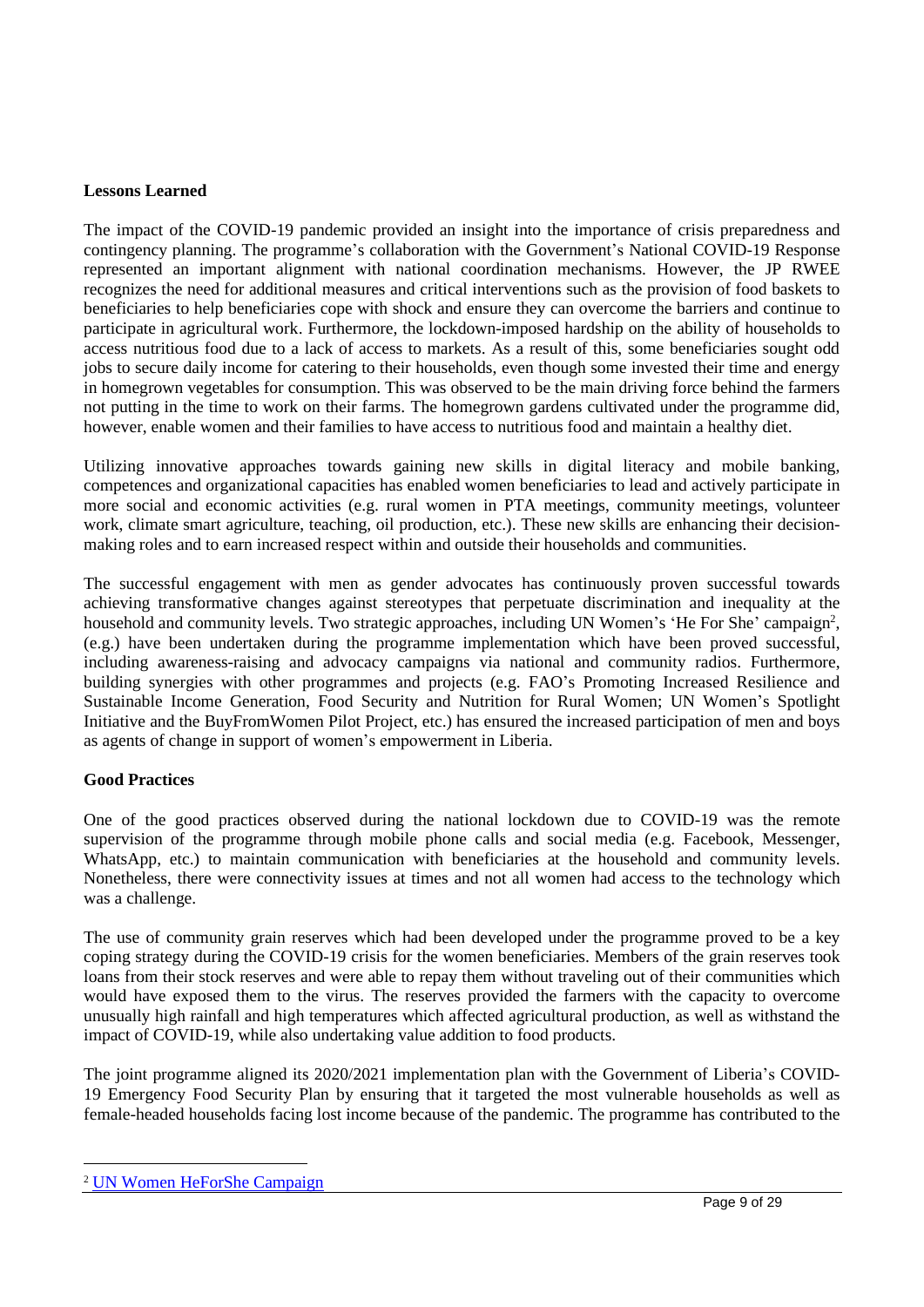boosting of local production of staple crops which include rice, cassava, beans, and vegetables to mitigate imminent slowdowns in trade due to the pandemic.

The joint programme remains flexible in its approach to delivering its interventions at all levels. In this context, interventions related to COVID-19 prevention, Sexual and Gender Based Violence (SGBV) prevention; HIV/AIDS prevention; Menstrual Health Hygiene Management, and Sexual and Reproductive Health education have been provided and continue to be provided for beneficiaries across targeted counties in Liberia.

Despite the challenging context of the COVID-19 pandemic, the JP RWEE was able to deliver results under three of its four outcomes which included key interventions and implementation under improved food and nutrition security, increased sustainable income, and enhanced leadership and participation. Thus, no key results were achieved under the Outcome 4 of the JP RWEE global framework. This was due to the national lockdown and Government's call for prioritizing areas under the first three outcomes of the joint programme, especially Outcomes 1 and 2.

#### **Qualitative assessment**

During a recent stocktaking exercise in Maryland, River Gee, Sinoe, Grand Bassa, and Margibi Counties, more than 85% of women beneficiaries (987 women) reported their satisfaction and indicated the impactful means of the programme – from capacity building to income generation and production. Some of the beneficiaries indicated that the programme has strengthened their involvement in decision-making processes both at the household and community levels. It has also strengthened the relationship with other surrounding communities. For example, members of communities that are not members of the grain reserves or VSLAs were able to borrow as a temporary measure from the grain reserves or the VSLAs and over time build that relationship that better unifies them. All loans have been repaid by the community members.

Due to travel restrictions and imposed curfews brought on by the COVID-19 lockdown, the use of extension workers from the Ministry of Agriculture and the use of social media (e.g. Facebook and WhatsApp) were instrumental in providing support in terms of monitoring and reporting. The social workers from the Ministry of Gender, Children, and Social Protection conducted monitoring visits and took photos of activities in the field for reporting on progress, challenges and/or constraints.

The programme has been able to document the following as of December 31, 2020:

In rural households, women beneficiaries are preparing foods that are crucial to the increase of dietary diversity and which they did not previously consume. This includes vegetables rich in potassium, dietary fiber, vitamin A, and vitamin C. Women are also are ensuring that access to food within the household is no longer determined by their cultural practices nor the power relationships within the family. Based on feedback from Agriculture Extension Workers and Gender County Coordinators, women beneficiaries continue to state that they are having a nutritional intake equal to that of men within the household.

Men beneficiaries continue to recognize the importance of serving as gender advocates in advocating for the end to violence against women and girls at the household and community levels. These men beneficiaries are also continuing to stand by women even during the ongoing COVID-19 pandemic wherein they are jointly working with women to address the impact of COVID-19 on individuals, households, and communities by promoting social distancing and hand washing including raising awareness on COVID-19 and prevention of domestic violence.

Women beneficiaries, their families and communities have seen the value of the Community Grain Reserves and have strengthened their ownership of all reserves and their facilities for protecting themselves from grain (e.g. rice) production shortfalls and for strengthening the resilience of poor households to food insecurity and economic shocks. Women beneficiaries in grain reserves have been managing and maintaining labor-saving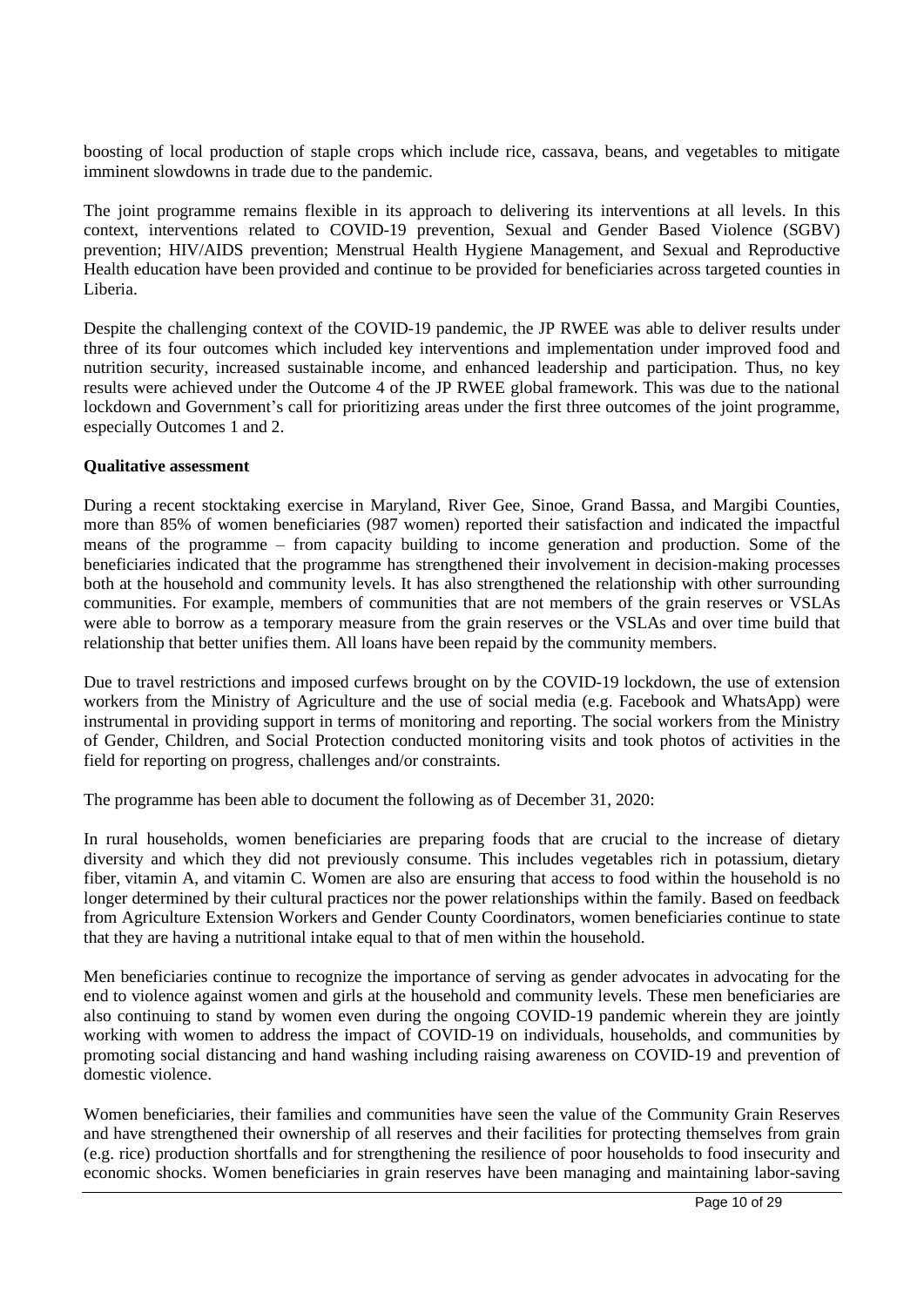technologies for increased production despite the pandemic, especially during the October to December 2020 rice harvest period.

Women beneficiaries have mobile money accounts and are in possession of their bank books and VSLA booklets which indicate they are accessing financial services for expanding their investments and experiencing economic growth. Thus, women beneficiaries have better organized businesses that are registered and recognized by their local communities and authorities. Businesses have grown from being worth US\$ 300.00 (LD\$ 51,000.00) to US\$ 2,700.00 (LD\$ 459,000.00) over the nine-month period.

Women beneficiaries are vocal about addressing SGBV at the household and community levels including for promoting HIV/AIDS prevention, COVID-19 prevention, Sexual and Reproductive Health, and better Menstrual Hygiene Management. Furthermore, communities have recognized the JP RWEE's efforts in creating a more supportive community for women and girls to exercise their rights as human beings and contributors to society at large.

Overall, the JNSC remains responsible for the monitoring and adapting of interventions and strategies that respond to any changes that may affect the sustainability of the programme's interventions.

The joint programme in Liberia continues to remain focused on 'Delivering as One' and is attempting to accelerate progress for achieving the Sustainable Development Goals (SDGs) as a UN development system that delivers more and better for the poorest and most disadvantaged Liberians. The joint programme is also serving as a model for other UN agencies as these agencies are utilizing the joint programme's training curricula (e.g. literacy, business development, VSLAs, etc.) for training women under their projects and as a best practice on ensuring a gender responsive policy environment for the economic empowerment of rural women (e.g. the Liberia Spotlight Initiative economic empowerment activities with traditional leaders and practitioners, etc.) – thus contributing to the implementation of the government's Pro-poor Agenda for Prosperity and Development (PAPD 2019 – 2023) and the United Nations Sustainable Development Cooperation Framework 2020-2024. Despite the restrictive environment caused by the pandemic, the three agencies were able to coordinate remotely and have meetings through online mechanisms during the period when staff had to work from home. The National Steering Committee and the Technical Working Group continued to coordinate effectively and were able to be responsive and flexible in ensuring the programme adapted to the challenges caused by COVID-19.

Another good practice identified that continues to make coordination work better with the joint programme is the building of synergies with other programmes and projects funded by the private sector which are crucial to promoting rural women's economic empowerment. The joint programme is strengthening linkages with the Alibaba funded Buy From Women pilot project led by UN Women for connecting the JP RWEE's women smallholder farmers and cooperatives to information, finance, and markets via information communication technology (ICT); the UN Women Innovation Norway funded project on "Digital Solutions to Improve Women Smallholder Farmers Resilience to Natural Disasters" by identifying and developing innovative digital solutions in two major areas, namely 1) Insurance: for addressing farmers' vulnerability to shocks, given the inevitability of environmental hazards and increased unpredictability brought on by climate change; and 2) Mobile-based Disaster Risk Reduction features by reviewing existing mobile-based tools for disaster preparedness, response, and resilience that would allow for crowdsourcing of real-time information, mobile loans for recovery, geo-mapping of damages, etc.; and the Orange Foundation funded project on Women's Digital Centers wherein JP RWEE beneficiaries in some communities are able to access digital literacy classes and access the internet for access to information.

The JP RWEE established strategic partnership with the National Public Health Institute through aligning its implementation plan with the COVID-19 National Response Plan for mitigating the impacts of the pandemic on individuals, households, and communities. In addition, the joint programme also established a strategic partnership with the National AIDS Commission (NAC) on HIV/AIDS prevention in targeted communities across Montserrado, Margibi, and Grand Bassa Counties.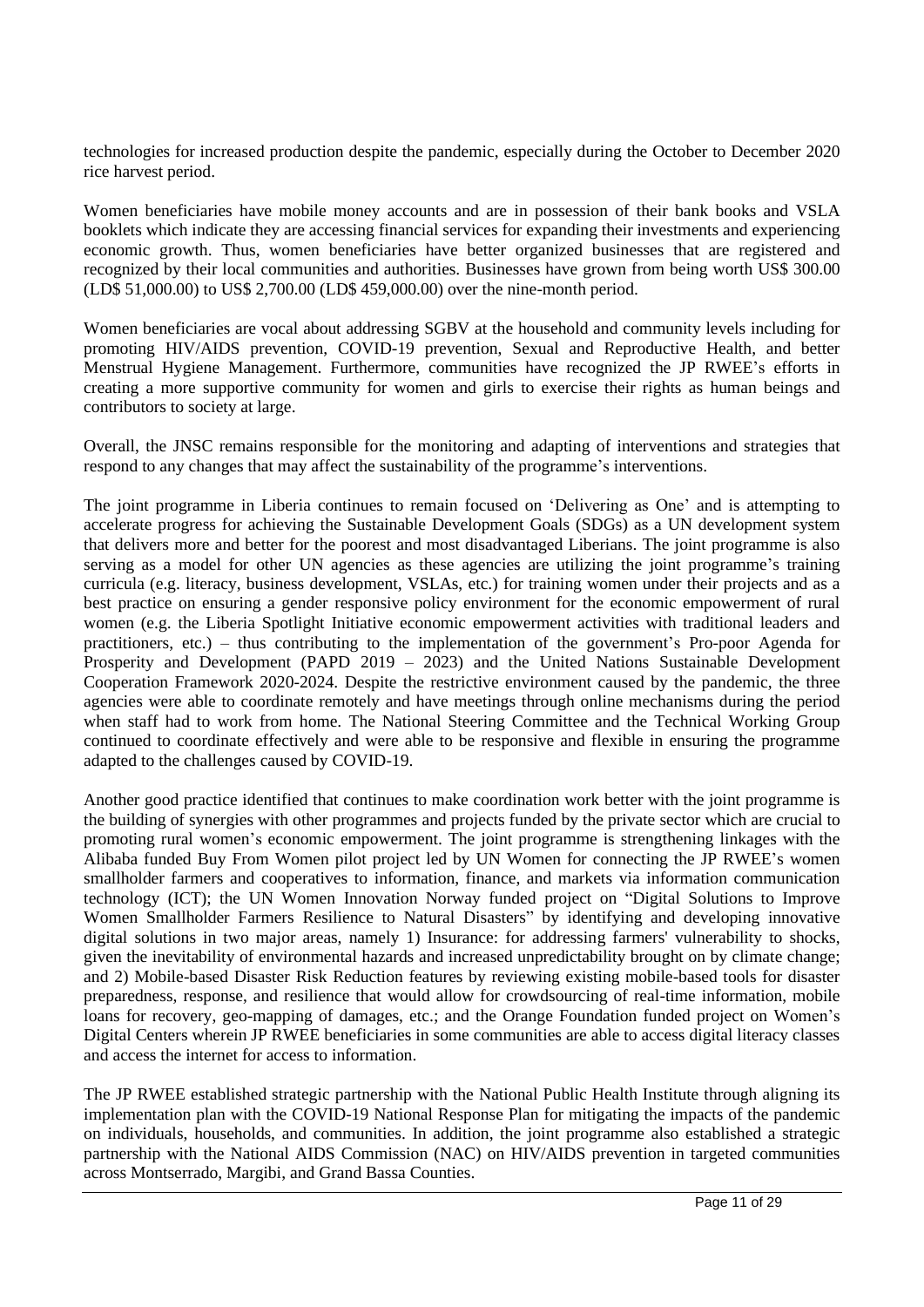#### **Recommendations based on information provided by the Ministry of Agriculture in response to the impact of COVID-19 on food security and livelihood at local level**

The following actions were implanted as part of the JP RWEE and were in line with the government's COVID-19 Emergency Food Security Plan:

- Strengthening coordination by working with key government ministries and public entities, finance institutions and development partners, private sector, commercial and investment banks, as well as smallholder farmers, cooperatives, and agro-processors for building synergies across networks and communities of practice.
- Investing in agro-processing as a stimulus for agro-processors where they will transform crops and raw materials into consumer-ready food. When existing processing facilities remain operational, this will preserve jobs and incomes, and boost local production capacities during the emergency period and beyond.
- Expanding cultivation by boosting local production of staple crops which include rice, cassava, beans, vegetables to mitigate imminent slowdowns in trade. Also, there is an increased need for the purchase and distribution of seeds, tools, and labor-saving technologies, possibly using mobile money (ewallet) solutions.
- Purchasing and pre-positioning emergency food stocks which will include rice, cassava, beans, and pulses to address food insecurity. This should also ensure that emergency distribution targets the most vulnerable households, as well as households facing lost income because of the COVID-19 pandemic. Other stocks should be pre-positioned in storage facilities in hard-to-reach locations.

#### **Interaction and Participation in COVID-19 Planning**

The JP RWEE is collaborating with UN Women, UNICEF, UNFPA, and OHCHR on an ongoing joint assessment with a focus on the socio-economic impact of COVID-19 on women, children, and their communities. The assessment is guided by the 2030 Agenda for Sustainable Development and its central promise to 'leave no one behind'. It considers the new United Nations framework for the immediate socioeconomic response to support countries and societies in the face of COVID-19, putting in practice the UN Secretary-General's Shared Responsibility and Global Solidarity report on the pandemic. The assessment covers food and nutrition security; social protection and basic services; economy and jobs; social cohesion and community resilience; and poverty. It will help to inform the JP RWEE's next steps as it relates to COVID-19 long-term recovery in Liberia including the development of a potential Phase II of the programme.

Through coordinated COVID-19 response planning the JP RWEE linked in with a UNAIDS led Joint Programme, and was able, through their funding, to provide a cash injection which was used to help stimulate activities for Savings and Loan Associations (SLAs), covering 750 beneficiaries, impacted by COVID-19 across Montserrado, Margibi, Grand Bassa, Sinoe, Maryland, River Gee, and Sinoe Counties

The JP RWEE also supported its key networks, namely the Liberia National Rural Women Structure, the LMA, the National Peace Huts Women of Liberia, and the Association of Women in Cross Border Trade to conduct COVID-19 outreach activities with women and men beneficiaries in over 55 targeted communities across Montserrado, Margibi, Grand Bassa, and Sinoe Counties. The exercise was aimed at promoting social distancing and WASH practices with the programme beneficiaries as measures for curtailing the spread of the virus. Hygiene supplies were also distributed to beneficiaries.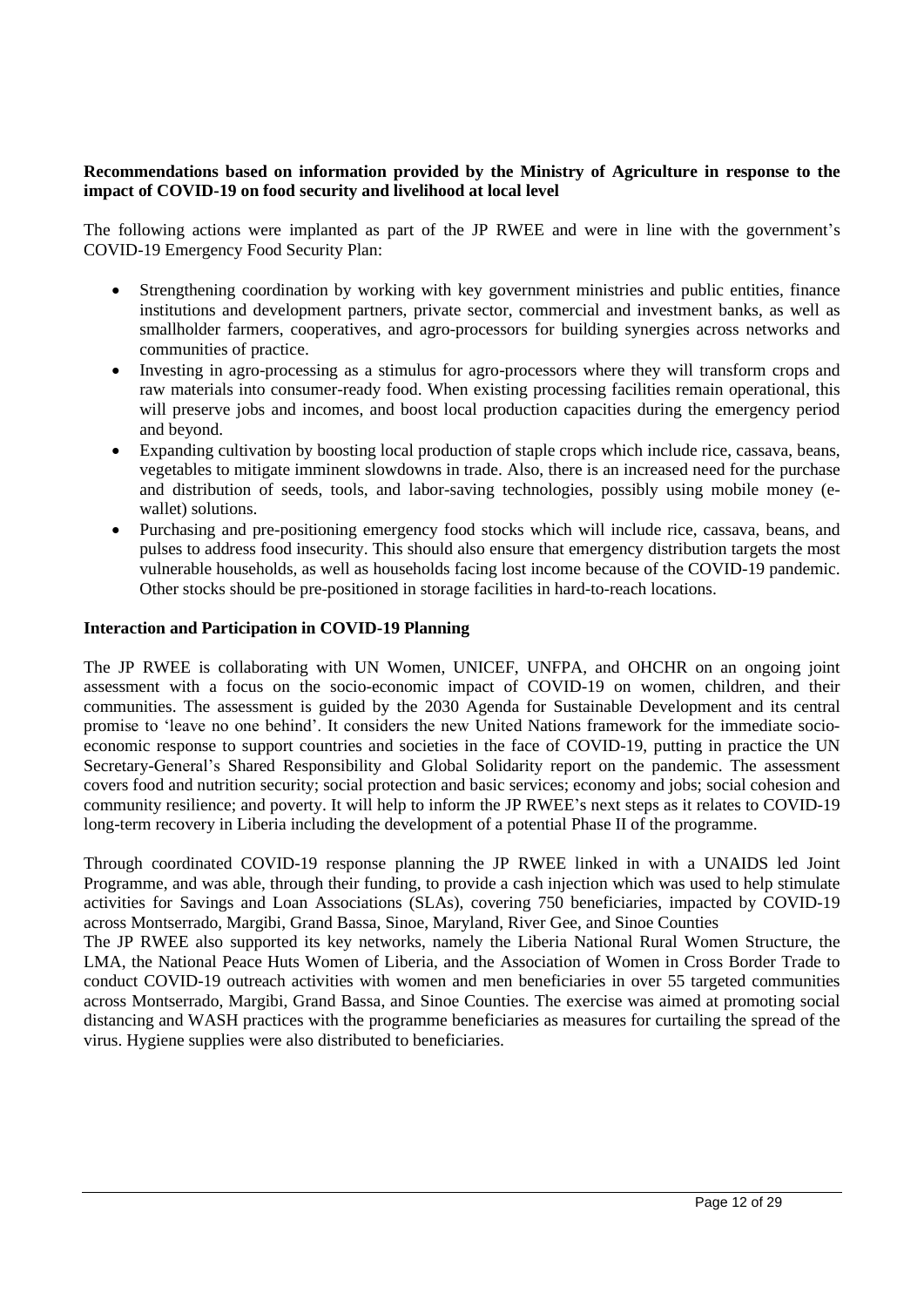# **ii) Indicator Based Performance Assessment:**

|                                                                                                                                                                                                                                                                                                                                                                                             | <b>Achieved Indicator Targets</b>                                                                                                                                                                                                                                                                                                                                                                                                                                               | <b>Reasons for Variance with Planned</b><br>Target (if any)                                                                                                                                                                                                     | <b>Source of Verification</b>                                                                                                                                                                                                                                       |
|---------------------------------------------------------------------------------------------------------------------------------------------------------------------------------------------------------------------------------------------------------------------------------------------------------------------------------------------------------------------------------------------|---------------------------------------------------------------------------------------------------------------------------------------------------------------------------------------------------------------------------------------------------------------------------------------------------------------------------------------------------------------------------------------------------------------------------------------------------------------------------------|-----------------------------------------------------------------------------------------------------------------------------------------------------------------------------------------------------------------------------------------------------------------|---------------------------------------------------------------------------------------------------------------------------------------------------------------------------------------------------------------------------------------------------------------------|
| Outcome 1 Improved food and nutrition security                                                                                                                                                                                                                                                                                                                                              |                                                                                                                                                                                                                                                                                                                                                                                                                                                                                 |                                                                                                                                                                                                                                                                 |                                                                                                                                                                                                                                                                     |
| Indicator 1.1.1: Percentage increase in the<br>production of rice with women beneficiaries<br>Baseline (2019): 40% of women beneficiaries<br>Planned Target (2020): 35% of women<br>beneficiaries<br><b>Indicator 1.1.2:</b> Increase in the production of<br>cassava with women beneficiaries<br><b>Baseline (2019):</b> 40% of women beneficiaries<br>Planned Target (2020): 25% of women | 10% increase in agricultural production<br>for rice with 501 smallholder farmers<br>(women 441 and men 60)<br>5% increase in agricultural production for<br>cassava with 501 smallholder farmers<br>(women 441 and men 60) from Margibi<br>and Grand Bassa Counties in 2020.                                                                                                                                                                                                    | The inaccessibility of project<br>communities due to COVID-19 travel<br>restrictions impacted the timely delivery<br>of results. Thus, the planned targets<br>were not met by the end of December<br>2020. These targets are expected to be<br>reached in 2021. | Progress reports from<br>Ministry of Agriculture and<br>the Ministry of Gender,<br>Children, and Social<br><b>Protection County</b><br>Coordinators supporting<br>monitoring and supervision at<br>the county, district, and<br>community levels were<br>submitted. |
| beneficiaries<br><b>Indicator 1.2.1:</b> Number of women                                                                                                                                                                                                                                                                                                                                    | As a result of the joint programme's                                                                                                                                                                                                                                                                                                                                                                                                                                            | The inaccessibility of project                                                                                                                                                                                                                                  | Progress reports from                                                                                                                                                                                                                                               |
| beneficiaries experiencing dietary diversity<br>for improved nutrition<br>Baseline (2019): 11,390 beneficiaries<br>(women $10,423$ / men 967)<br>Planned Target (2020): 3,207 beneficiaries<br>(women 2,774 / men 433)                                                                                                                                                                      | intervention, 1,027 beneficiaries (809<br>women and 218 men) had adequate<br>dietary intake (e.g. consuming vegetables,<br>fruits, beans, rice, cassava, etc. from the<br>major food groups) at the household level<br>for their nutrition in 2020. The Ministry of<br>Agriculture Extension Officers recorded<br>food consumption data of the local<br>population in JP RWEE communities (e.g.<br>types and amount of food consumed by<br>individuals and their households) by | communities due to COVID-19 travel<br>restrictions impacted the timely delivery<br>of results. Thus, the planned target was<br>not met by the end of December 2020.<br>These targets are expected to be reached<br>in 2021.                                     | Ministry of Agriculture and<br>the Ministry of Gender,<br>Children, and Social<br><b>Protection County</b><br>Coordinators supporting<br>monitoring and supervision at<br>the county, district, and<br>community levels were<br>submitted.                          |
|                                                                                                                                                                                                                                                                                                                                                                                             | administering frequency questionnaires<br>and reviewing dietary records. Some of<br>these foods (e.g. rice, casava products)                                                                                                                                                                                                                                                                                                                                                    |                                                                                                                                                                                                                                                                 |                                                                                                                                                                                                                                                                     |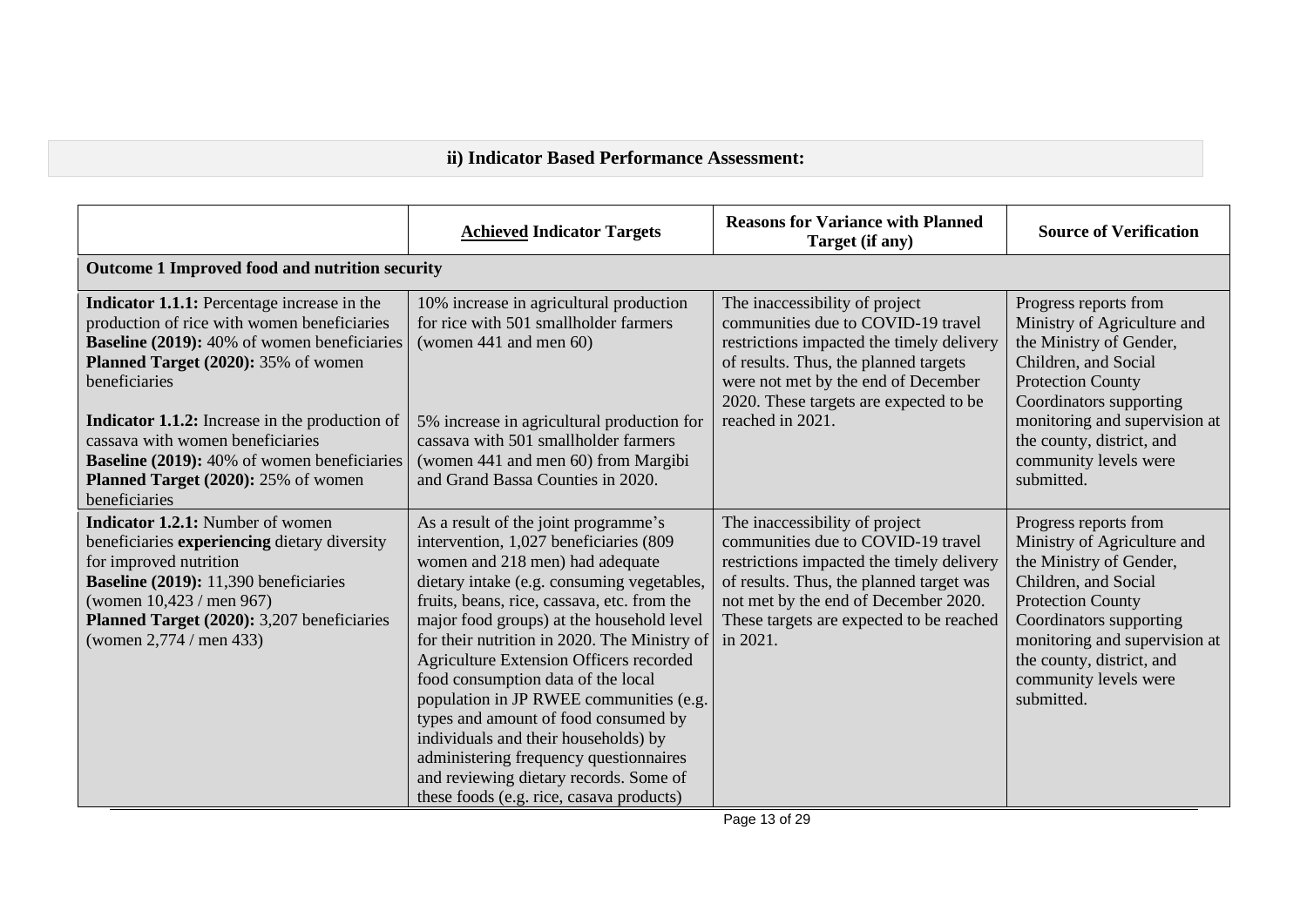|                                                                                                                                                                                                                                                                                  | were in JP RWEE funded storage                                                                                                                                                                                                                                                                                                                                                                                                                                                                                                                                                                                                           |                                                                                                                                                                                                                                                        |                                                                                                                                                                                                                                                                     |  |
|----------------------------------------------------------------------------------------------------------------------------------------------------------------------------------------------------------------------------------------------------------------------------------|------------------------------------------------------------------------------------------------------------------------------------------------------------------------------------------------------------------------------------------------------------------------------------------------------------------------------------------------------------------------------------------------------------------------------------------------------------------------------------------------------------------------------------------------------------------------------------------------------------------------------------------|--------------------------------------------------------------------------------------------------------------------------------------------------------------------------------------------------------------------------------------------------------|---------------------------------------------------------------------------------------------------------------------------------------------------------------------------------------------------------------------------------------------------------------------|--|
|                                                                                                                                                                                                                                                                                  | facilities before the onset of the pandemic.                                                                                                                                                                                                                                                                                                                                                                                                                                                                                                                                                                                             |                                                                                                                                                                                                                                                        |                                                                                                                                                                                                                                                                     |  |
| security                                                                                                                                                                                                                                                                         | <b>Output 1.1</b> Rural women have increased access to and control over resources, assets, and services critical for their food and nutrition                                                                                                                                                                                                                                                                                                                                                                                                                                                                                            |                                                                                                                                                                                                                                                        |                                                                                                                                                                                                                                                                     |  |
| <b>Indicator 1.1.1:</b> Number of rural women<br>trained in organizational development and<br>loans management (issuance, repayment, and<br>food commodity management)<br><b>Baseline: 7,926</b><br>Planned Target: 500 (males 0 / females 500)<br>impacted by COVID-19 response | Capacity building trainings in harvesting,<br>handling, processing, preservation, and<br>packaging of assorted vegetables were<br>postponed till 2021 due to COVID-19<br>restrictions.                                                                                                                                                                                                                                                                                                                                                                                                                                                   | The inaccessibility of project<br>communities due to COVID-19<br>impacted the timely delivery of results.<br>The planned target was not met by the<br>end of December 2020. This target will<br>be reached in 2021.                                    | Reports from Ministry of<br>Agriculture and the Ministry<br>of Gender, Children, and<br><b>Social Protection County</b><br>Coordinators supporting<br>monitoring and supervision at<br>the county, district, and<br>community levels were<br>submitted.             |  |
| <b>Output 1.2</b> Rural women have greater capacity to enhance and control local food security reserves and their production                                                                                                                                                     |                                                                                                                                                                                                                                                                                                                                                                                                                                                                                                                                                                                                                                          |                                                                                                                                                                                                                                                        |                                                                                                                                                                                                                                                                     |  |
| Indicator 1.2.1: Number of rural women<br>accessing and utilizing innovative food<br>processing units<br><b>Baseline (2019): 0</b><br>Planned Target (2020): 491 beneficiaries<br>(women $400 /$ men $91$ )                                                                      | 491 beneficiaries (women 400 / men 91)<br>from communities with 7 innovative food<br>processing units being finalized are<br>accessing motorized cassava graters for<br>adding value to cassava (e.g. farina<br>production).<br>Food processing units for the poultry and<br>the dryers for vegetables, etc. are being<br>procured. In addition, 2 of 5 CGRs are<br>storing 4 Mt of paddy rice which were<br>reported as increase in yield in Margibi<br>and Grand Bassa Counties.<br>The rice stored in the CGRs was used by<br>beneficiaries to address food insecurity<br>due to travel restrictions during the<br>COVID-19 pandemic. | The inaccessibility of project<br>communities due to COVID-19<br>impacted the timely delivery of results.<br>The planned target with the processing<br>units was not fully met by the end of<br>December 2020. This target will be<br>reached in 2021. | Progress reports from<br>Ministry of Agriculture and<br>the Ministry of Gender,<br>Children, and Social<br><b>Protection County</b><br>Coordinators supporting<br>monitoring and supervision at<br>the county, district, and<br>community levels were<br>submitted. |  |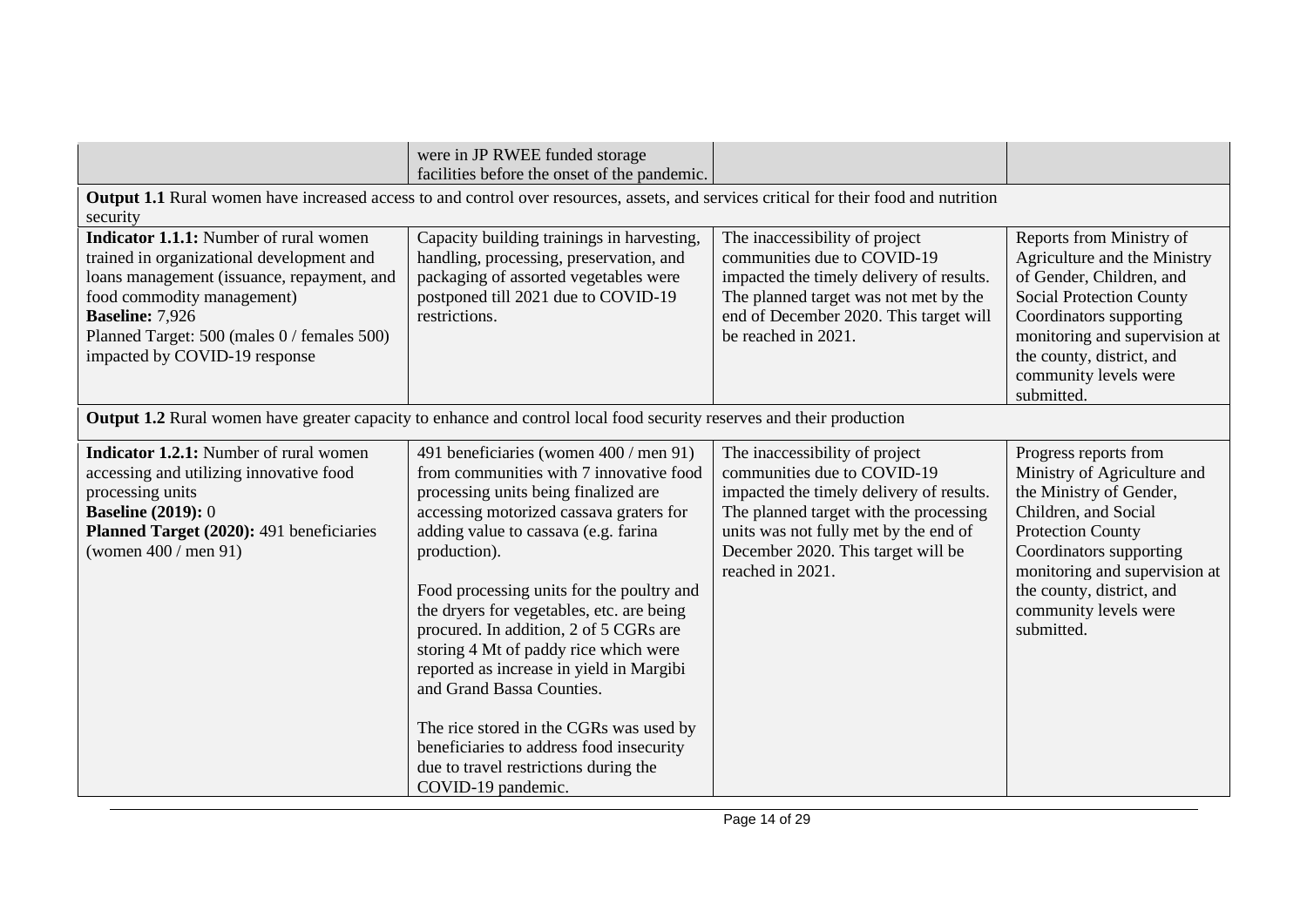|                                                                                                                                                                                                                              | Two new community own CGRs were<br>constructed in Margibi and Grand Bassa<br>Counties; 109 women smallholder<br>farmers are accessing labor-saving<br>technologies for rice and cassava value<br>chains development in those new storage<br>facilities. |                                                                                                                                                                                                                          |                                                                                                                                                                                                                                                                     |
|------------------------------------------------------------------------------------------------------------------------------------------------------------------------------------------------------------------------------|---------------------------------------------------------------------------------------------------------------------------------------------------------------------------------------------------------------------------------------------------------|--------------------------------------------------------------------------------------------------------------------------------------------------------------------------------------------------------------------------|---------------------------------------------------------------------------------------------------------------------------------------------------------------------------------------------------------------------------------------------------------------------|
| <b>Indicator 1.2.2:</b> Number of rural women who<br>access food processing facilities<br><b>Baseline (2019): 0</b><br>Planned Target (2020): 491 beneficiaries<br>(women $400 /$ men $91$ )                                 | 600 smallholder farmers (women 509 /<br>men 91) are accessing food processing<br>facilities in Margibi and Grand Bassa<br>Counties                                                                                                                      | The inaccessibility of project<br>communities due to COVID-19<br>impacted the timely delivery of results.<br>However, the planned target was met by<br>the end of December 2020.                                         | Progress reports from<br>Ministry of Agriculture and<br>the Ministry of Gender,<br>Children, and Social<br><b>Protection County</b><br>Coordinators supporting<br>monitoring and supervision at<br>the county, district, and<br>community levels were<br>submitted. |
| <b>Indicator 1.2.3:</b> Number of rural women who<br>get contract with WFP to support Home<br>Grown School feeding and P4P<br><b>Baseline (2019): 0</b><br>Planned Target (2020): 269beneficiaries<br>(women $206 /$ men 63) | No contracts were signed with rural<br>women in support of WFP's Home-<br>Grown School feeding and the P4P. The<br>activities here were rephased to 2021<br>programming due to COVID-19.                                                                | The inaccessibility of project<br>communities due to COVID-19<br>impacted the timely delivery of results.<br>The planned target here was not met by<br>the end of December 2020. This target<br>will be reached in 2021. | Progress reports from<br>Ministry of Agriculture and<br>the Ministry of Gender,<br>Children, and Social<br><b>Protection County</b><br>Coordinators supporting<br>monitoring and supervision at<br>the county, district, and<br>community levels were<br>submitted. |
| <b>Indicator 1.2.4:</b> Number of Farmers Field<br>Schools established/strengthened<br><b>Baseline (2019): 0</b><br>Planned Target (2020): 5 FFS                                                                             | No Farmers Field Schools were<br>established during the reporting period.<br>The activities here were rephased to 2021<br>programming due to COVID-19.                                                                                                  | The inaccessibility of project<br>communities due to COVID-19<br>impacted the timely delivery of results.<br>The planned target here was not met by<br>the end of December 2020. This target                             | Progress reports from<br>Ministry of Agriculture and<br>the Ministry of Gender,<br>Children, and Social<br><b>Protection County</b>                                                                                                                                 |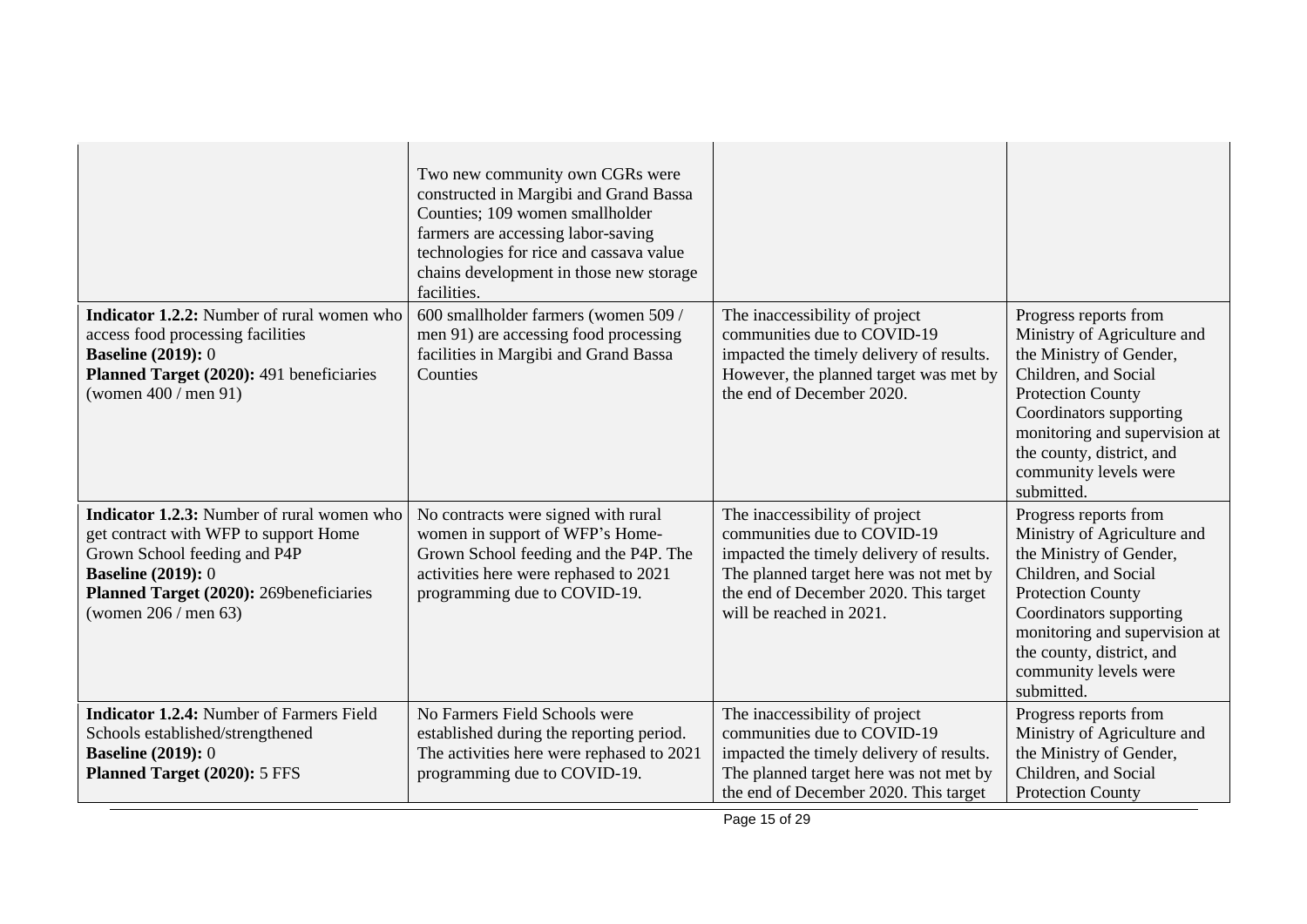|                                                                                                                                                                                                                                      |                                                                                                                                                                                                                                                                                                                                                                                                                                                                                                                                                                                                                             | will be reached in 2021.                                                                                                                                                                                                  | Coordinators supporting<br>monitoring and supervision at<br>the county, district, and<br>community levels were<br>submitted.                                                                                                                                                           |
|--------------------------------------------------------------------------------------------------------------------------------------------------------------------------------------------------------------------------------------|-----------------------------------------------------------------------------------------------------------------------------------------------------------------------------------------------------------------------------------------------------------------------------------------------------------------------------------------------------------------------------------------------------------------------------------------------------------------------------------------------------------------------------------------------------------------------------------------------------------------------------|---------------------------------------------------------------------------------------------------------------------------------------------------------------------------------------------------------------------------|----------------------------------------------------------------------------------------------------------------------------------------------------------------------------------------------------------------------------------------------------------------------------------------|
| <b>Indicator 1.2.5:</b> Number of beneficiaries<br>(disaggregated by age and gender) benefitting<br>from Farmers Field Schools<br><b>Baseline (2019): 0</b><br>Planned Target (2020): 491 beneficiaries<br>(women $400 /$ men $91$ ) | No beneficiaries (disaggregated by age<br>and gender) benefitted from Farmers Field<br>Schools because they were never<br>established during the reporting period.<br>The activities here were rephased to 2021<br>programming due to COVID-19.                                                                                                                                                                                                                                                                                                                                                                             | The inaccessibility of project<br>communities due to COVID-19<br>impacted the timely delivery of results.<br>The planned target here was not met by<br>the end of December 2020. This target<br>will be reached in 2021.  | Progress reports from<br>Ministry of Agriculture and<br>the Ministry of Gender,<br>Children, and Social<br><b>Protection County</b><br>Coordinators supporting<br>monitoring and supervision at<br>the county, district, and<br>community levels were<br>submitted.                    |
| Outcome 2 Rural women have increased income to secure their livelihoods.                                                                                                                                                             |                                                                                                                                                                                                                                                                                                                                                                                                                                                                                                                                                                                                                             |                                                                                                                                                                                                                           |                                                                                                                                                                                                                                                                                        |
| Indicator 2.1.1: Income generated by women<br>beneficiaries from the sales of their<br>agriculture produce in markets<br>Baseline (2019): LD\$ 31,627,601 (US\$<br>158,138)<br>Planned Target: LD\$ 18,200,000 (or US\$<br>91,000)   | Women beneficiaries were unable to<br>access markets for the sale of their<br>agriculture produce due to the national<br>lockdown, given the COVID-19<br>pandemic. Produce that were stored in<br>CGRs were used by the beneficiaries to<br>address the scarcity of food during the<br>national lockdown due to the coronavirus.<br>10 women-owned and non-agriculture<br>small businesses (e.g. specifically tailor<br>shops) with over 175 women<br>beneficiaries in Montserrado County<br>generated US\$ 27,500 (LD\$ 4,400,000)<br>from the sale of non-agriculture products<br>(e.g. locally produced stitch masks and | The inaccessibility of project<br>communities due to COVID-19<br>impacted the timely delivery of results.<br>The planned target was not fully met by<br>the end of December 2020. This target<br>will be reached in 2021. | Reports from Ministry of<br>Agriculture and the Ministry<br>of Gender, Children, and<br><b>Social Protection County</b><br>Coordinators supporting<br>monitoring and supervision at<br>the county, district, and<br>community levels were<br>submitted.<br><b>IPs Progress Reports</b> |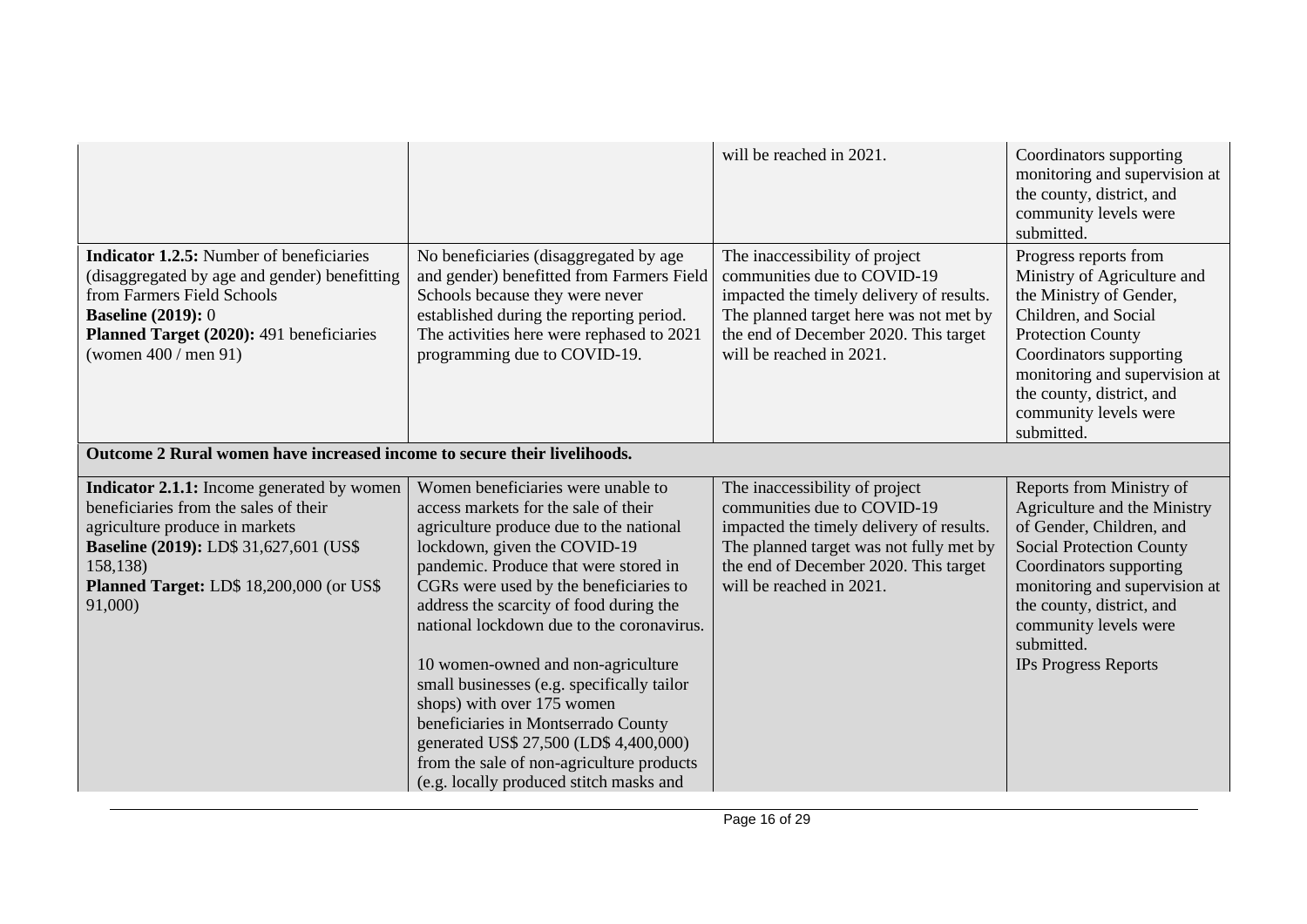|                                                                                                                                                                                                                                 | liquid soap) in response to COVID-19<br>with support from the joint programme<br>through building synergies with the<br>UNAIDS joint programme.                                                                |                                                                                                                                                                                                                          |                                                                                                                                                                                                                                                                     |
|---------------------------------------------------------------------------------------------------------------------------------------------------------------------------------------------------------------------------------|----------------------------------------------------------------------------------------------------------------------------------------------------------------------------------------------------------------|--------------------------------------------------------------------------------------------------------------------------------------------------------------------------------------------------------------------------|---------------------------------------------------------------------------------------------------------------------------------------------------------------------------------------------------------------------------------------------------------------------|
| Output 2.1 Rural women have enhanced entrepreneurship skills and value chains to access markets for their products                                                                                                              |                                                                                                                                                                                                                |                                                                                                                                                                                                                          |                                                                                                                                                                                                                                                                     |
| <b>Indicator 2.1.1:</b> Number of value chains<br>assessments conducted<br>Baseline (2019): 2<br>Planned Target (2020): 2 value chains<br>assessment                                                                            | 1 value chain assessment was conducted<br>for rice and another for vegetables. The<br>assessment looked at all aspects of the<br>value chains from production to the<br>market, opportunities, and challenges. | The inaccessibility of project<br>communities due to COVID-19<br>impacted the timely delivery of results.<br>However, the planned target here was<br>met by the end of December 2020.                                    | Progress reports from<br>Ministry of Agriculture and<br>the Ministry of Gender,<br>Children, and Social<br><b>Protection County</b><br>Coordinators supporting<br>monitoring and supervision at<br>the county, district, and<br>community levels were<br>submitted. |
| Indicator 2.1.2: Number of markets, demand<br>and distribution channels identified for<br>targeted agro-products<br><b>Baseline (2019): 0</b><br>Planned Target (2020): 1 gender gap<br>analysis and 2 market studies           | No change here because of travel<br>restrictions. The activities here were<br>rephased to 2021 programming due to<br>COVID-19.                                                                                 | The inaccessibility of project<br>communities due to COVID-19<br>impacted the timely delivery of results.<br>The planned target here was not met by<br>the end of December 2020. This target<br>will be reached in 2021. | Progress reports from<br>Ministry of Agriculture and<br>the Ministry of Gender,<br>Children, and Social<br><b>Protection County</b><br>Coordinators supporting<br>monitoring and supervision at<br>the county, district, and<br>community levels were<br>submitted. |
| <b>Indicator 2.1.3:</b> Number of trainings<br>conducted in harvesting, handling,<br>processing, preservation, and packaging of<br>assorted vegetables<br><b>Baseline: 0</b><br>Planned Target: 240 (males 28 / females<br>212) | Capacity building trainings in harvesting,<br>handling, processing, preservation, and<br>packaging of assorted vegetables were<br>postponed till 2021 due to COVID-19.                                         | The inaccessibility of project<br>communities due to COVID-19<br>impacted the timely delivery of results.<br>The planned target was not met by the<br>end of December 2020. This target will<br>be reached in 2021.      | Reports from Ministry of<br>Agriculture and the Ministry<br>of Gender, Children, and<br><b>Social Protection County</b><br>Coordinators supporting<br>monitoring and supervision at<br>the county, district, and                                                    |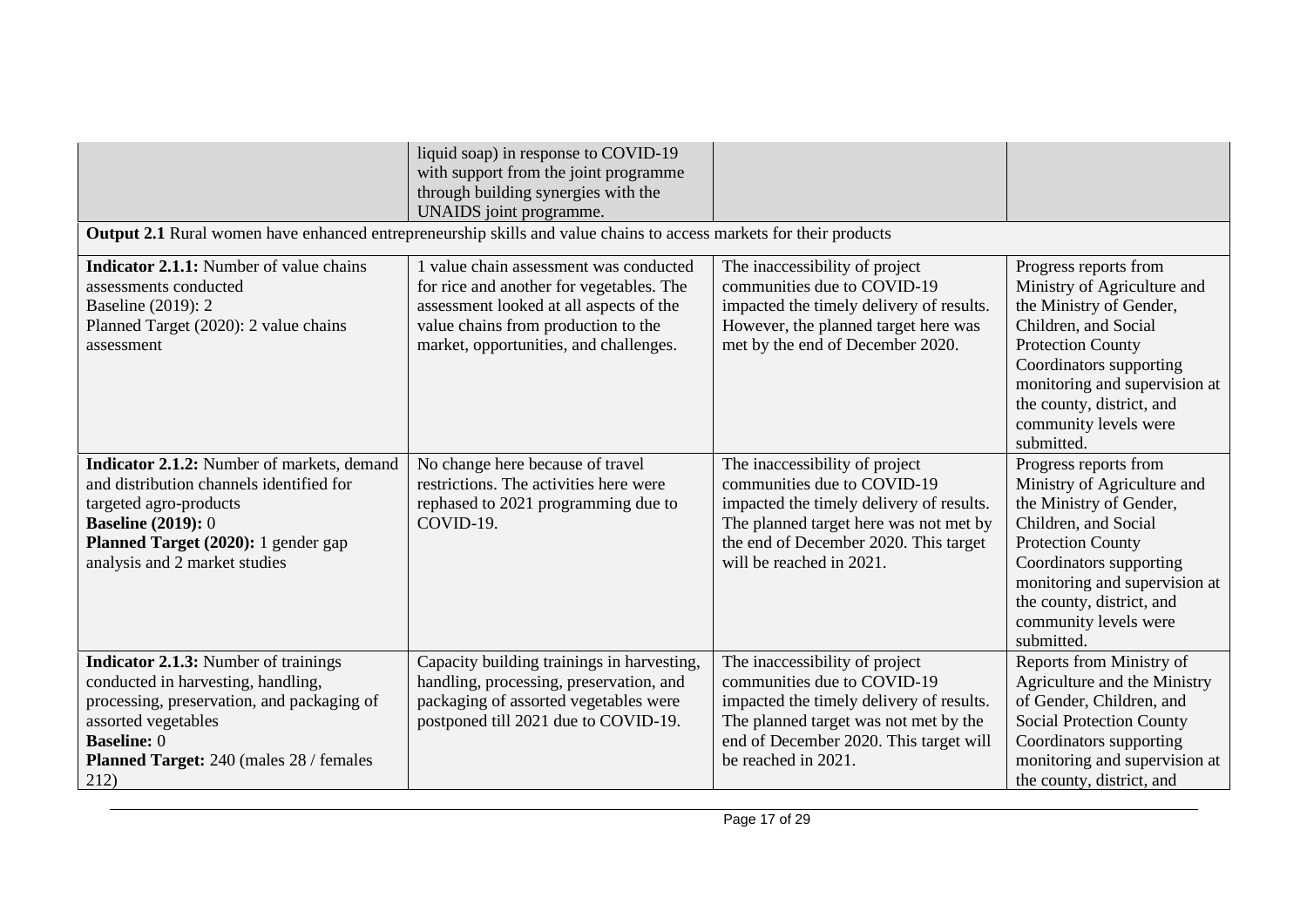|                                                                                                                                                                                                                                                                                                                       |                                                                                                                                                                                                                                                                                                                                                                                                          |                                                                                                                                                                                                                               | community levels were<br>submitted.                                                                                                                                                                                                                                                                         |
|-----------------------------------------------------------------------------------------------------------------------------------------------------------------------------------------------------------------------------------------------------------------------------------------------------------------------|----------------------------------------------------------------------------------------------------------------------------------------------------------------------------------------------------------------------------------------------------------------------------------------------------------------------------------------------------------------------------------------------------------|-------------------------------------------------------------------------------------------------------------------------------------------------------------------------------------------------------------------------------|-------------------------------------------------------------------------------------------------------------------------------------------------------------------------------------------------------------------------------------------------------------------------------------------------------------|
| <b>Indicator 2.1.4:</b> Number of trainings<br>conducted in harvesting, handling,<br>processing, preserving, and packaging of<br>poultry products (meat and eggs)<br><b>Baseline: 0</b><br>Planned Target: 120 (males 18 / females 62)                                                                                | Capacity building trainings in harvesting,<br>handling, processing, preserving, and<br>packaging of poultry products (meat and<br>eggs) were postponed till 2021 due to<br>COVID-19.                                                                                                                                                                                                                     | The inaccessibility of project<br>communities due to COVID-19<br>impacted the timely delivery of results.<br>The planned target was not met by the<br>end of December 2020. This target will<br>be reached in 2021.           | Reports from Ministry of<br>Agriculture and the Ministry<br>of Gender, Children, and<br><b>Social Protection County</b><br>Coordinators supporting<br>monitoring and supervision at<br>the county, district, and<br>community levels were<br>submitted.                                                     |
| <b>Indicator 2.1.5:</b> Number of trainings<br>conducted in harvesting of fish, processing<br>using smoking klins, preserving and<br>packaging<br><b>Baseline: 0</b><br><b>Planned Target:</b> 138 (males 32 / females<br>106)                                                                                        | Capacity building trainings in harvesting<br>of fish, processing using smoking klins,<br>preserving and packaging were postponed<br>till 2021 due to COVID-19.                                                                                                                                                                                                                                           | The inaccessibility of project<br>communities due to COVID-19<br>impacted the timely delivery of results.<br>The planned target was not met by the<br>end of December 2020. This target will<br>be reached in 2021.           | Reports from Ministry of<br>Agriculture and the Ministry<br>of Gender, Children, and<br><b>Social Protection County</b><br>Coordinators supporting<br>monitoring and supervision at<br>the county, district, and<br>community levels were<br>submitted.                                                     |
| <b>Indicator 2.1.6:</b> Number of women trained in<br>business development, entrepreneurial and<br>marketing skills (including packaging,<br>storage, food quality control and negotiating<br>skills)<br><b>Baseline (2019):</b> 7,926 (women 7,926 / men<br>(0)<br>Planned Target (2020): 500 women<br>beneficiaries | A total of 400 women smallholder<br>farmers with entrepreneurship skills have<br>increased economic security (defined by<br>their ability to generate and manage their<br>own income) through better organized<br>businesses. These women are<br>transforming market tables into profitable<br>businesses and are also saving money not<br>only as members of VSLAs but also as<br>bank account holders. | The inaccessibility of project<br>communities due to COVID-19<br>impacted the timely delivery of results.<br>The planned target here was not fully<br>met by the end of December 2020. The<br>target will be reached in 2021. | Reports from the National<br><b>Adult Education Association</b><br>of Liberia, Ministry of<br>Agriculture and the Ministry<br>of Gender, Children, and<br><b>Social Protection County</b><br>Coordinators supporting<br>monitoring and supervision at<br>the county, district, and<br>community levels were |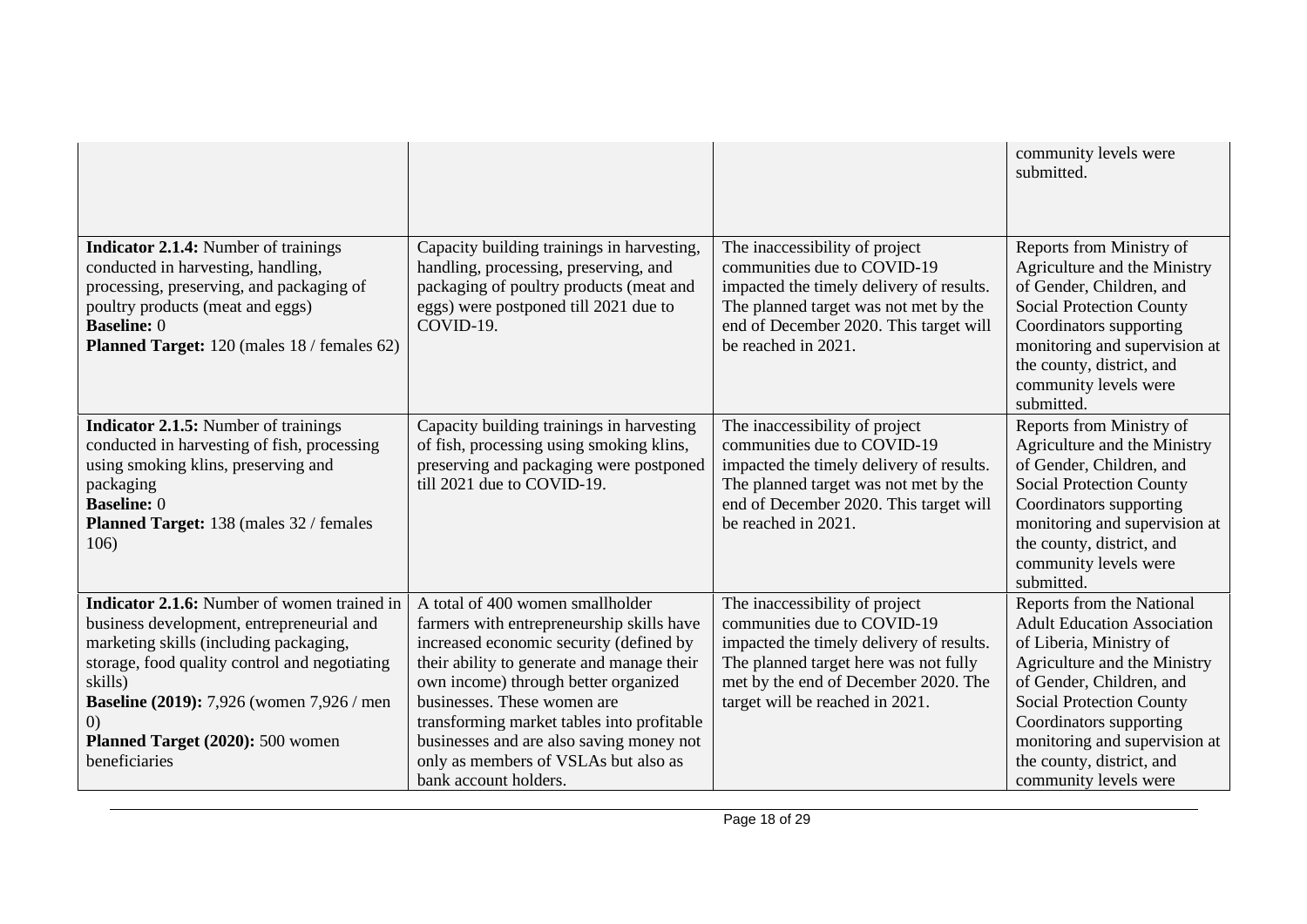|                                                |                                            |                                          | submitted.                    |
|------------------------------------------------|--------------------------------------------|------------------------------------------|-------------------------------|
|                                                | 487 women beneficiaries in Montserrado,    |                                          |                               |
|                                                | Margibi, and Grand Bassa Counties can      |                                          |                               |
|                                                | read, write, count, and access relevant    |                                          |                               |
|                                                | information because of having accessed     |                                          |                               |
|                                                | and completed literacy and numeracy        |                                          |                               |
|                                                | skills trainings. These have also          |                                          |                               |
|                                                | rediscovered their self-worth and self-    |                                          |                               |
|                                                | confidence because of having accessed      |                                          |                               |
|                                                | and completed life skills trainings (e.g.  |                                          |                               |
|                                                | tailoring and cosmetology).                |                                          |                               |
|                                                | New knowledge and skills in                |                                          |                               |
|                                                | cosmetology and tailoring have thereby     |                                          |                               |
|                                                | opened new opportunities for self-         |                                          |                               |
|                                                | employment, income generation, and         |                                          |                               |
|                                                | wealth creation. In addition, these        |                                          |                               |
|                                                | beneficiaries are participating in         |                                          |                               |
|                                                | community meetings and are making          |                                          |                               |
|                                                | decisions as it relates to issues that are |                                          |                               |
|                                                | affecting their community as well as their |                                          |                               |
|                                                | wellbeing.                                 |                                          |                               |
| <b>Indicator 2.1.7:</b> Number of rural women  | 341 women beneficiaries in Margibi and     | The inaccessibility of project           | Progress reports from         |
| involved in cassava value chain development    | Grand Bassa Counties are involved in       | communities due to COVID-19              | Ministry of Agriculture and   |
| (e.g. cassava based fortified food like super- | cassava value chain development (e.g.      | impacted the timely delivery of results. | the Ministry of Gender,       |
| Gari, cassava flower, etc.)                    | cassava based fortified food like super-   | The planned target here was not met by   | Children, and Social          |
| Baseline (2019): 3,008 women beneficiaries     | Gari, cassava flower, etc.) Labor-saving   | the end of December 2020. This target    | <b>Protection County</b>      |
| Planned Target (2020): 500 women               | technologies (e.g. rice and cassava        | will be reached in 2021.                 | Coordinators supporting       |
| beneficiaries                                  | processing machines, etc.) helped          |                                          | monitoring and supervision at |
|                                                | immensely in removing the labor in         |                                          | the county, district, and     |
|                                                | agriculture operations during the          |                                          | community levels were         |
|                                                | reporting period; thus, contributing to    |                                          | submitted.                    |
|                                                | increased processing with cassava          |                                          |                               |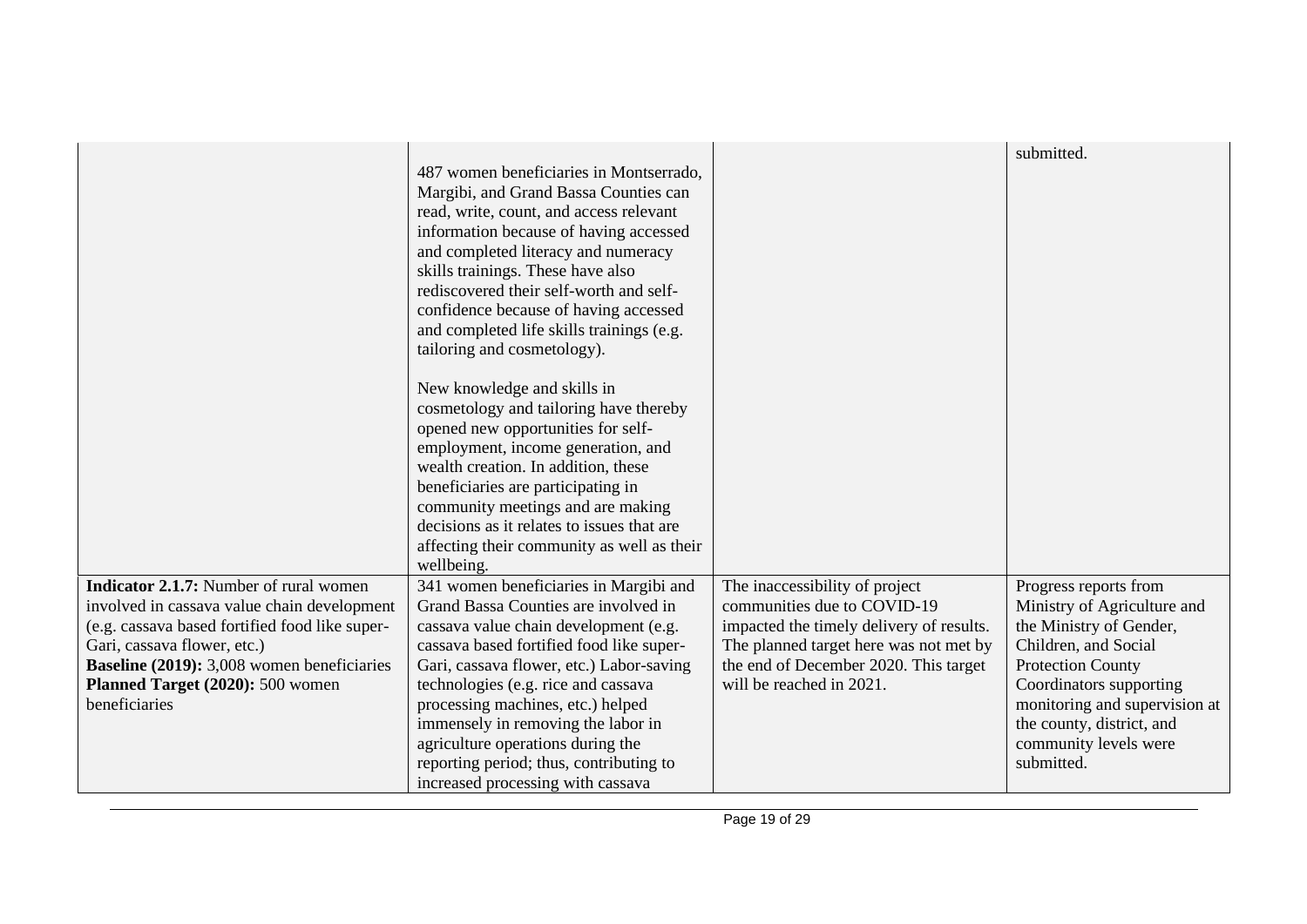|                                                                                                                                                                                                                            | products.                                                                                                                                                                                                                                                                                                                                                                                                                                       |                                                                                                                                                                                                                     |                                                                                                                                                                                                                                                                                   |
|----------------------------------------------------------------------------------------------------------------------------------------------------------------------------------------------------------------------------|-------------------------------------------------------------------------------------------------------------------------------------------------------------------------------------------------------------------------------------------------------------------------------------------------------------------------------------------------------------------------------------------------------------------------------------------------|---------------------------------------------------------------------------------------------------------------------------------------------------------------------------------------------------------------------|-----------------------------------------------------------------------------------------------------------------------------------------------------------------------------------------------------------------------------------------------------------------------------------|
| <b>Indicator 2.1.8:</b> Number of market linkages<br>established with WFP Home-Grown School<br>Feeding programme<br><b>Baseline (2019):</b> 3,008 women beneficiaries<br>Planned Target (2020): 500 women<br>beneficiaries | WFP has initiated the establishment of<br>farming groups into cooperatives which<br>will allow them to form part of WFP's<br>potential vendor roster for the purchase<br>of local commodities by WFP, as well<br>as other organizations.<br>The UN Women Buy from Women<br>eCommerce digital platform will also<br>enable women smallholder farmers to<br>sell their produce to potential buyers<br>with payments made through mobile<br>money. | The activities here were rephased to<br>2021 programming due to COVID-19.                                                                                                                                           | Progress reports from<br>Ministry of Agriculture and<br>the Ministry of Gender,<br>Children, and Social<br><b>Protection County</b><br>Coordinators supporting<br>monitoring and supervision at<br>the county, district, and<br>community levels were<br>submitted.               |
| <b>Output 2.2</b> Rural women have increased access to decent wage employment opportunities                                                                                                                                |                                                                                                                                                                                                                                                                                                                                                                                                                                                 |                                                                                                                                                                                                                     |                                                                                                                                                                                                                                                                                   |
| <b>Indicator 2.2.1:</b> Number of women accessing<br>decent work and wage<br><b>Baseline (2019):</b> 1,116 women beneficiaries<br>Planned Target (2020): 60 women<br>beneficiaries                                         | 50 women beneficiaries are accessing<br>employment opportunities with a private<br>sector company, namely Orange as<br>women mobile money agents operating 50<br>mobile money stations in Montserrado,<br>Margibi, and Grand Bassa Counties.<br>These women beneficiaries have<br>reportedly provided mobile money<br>transaction services to over 15,062                                                                                       | The inaccessibility of project<br>communities due to COVID-19<br>impacted the timely delivery of results.<br>The planned target was not met by the<br>end of December 2020. This target will<br>be reached in 2021. | Reports from the National<br><b>Adult Education Association</b><br>of Liberia, Orange, and the<br>Ministry of Gender, Children,<br>and Social Protection County<br>Coordinators supporting<br>monitoring and supervision at<br>the county, district, and<br>community levels were |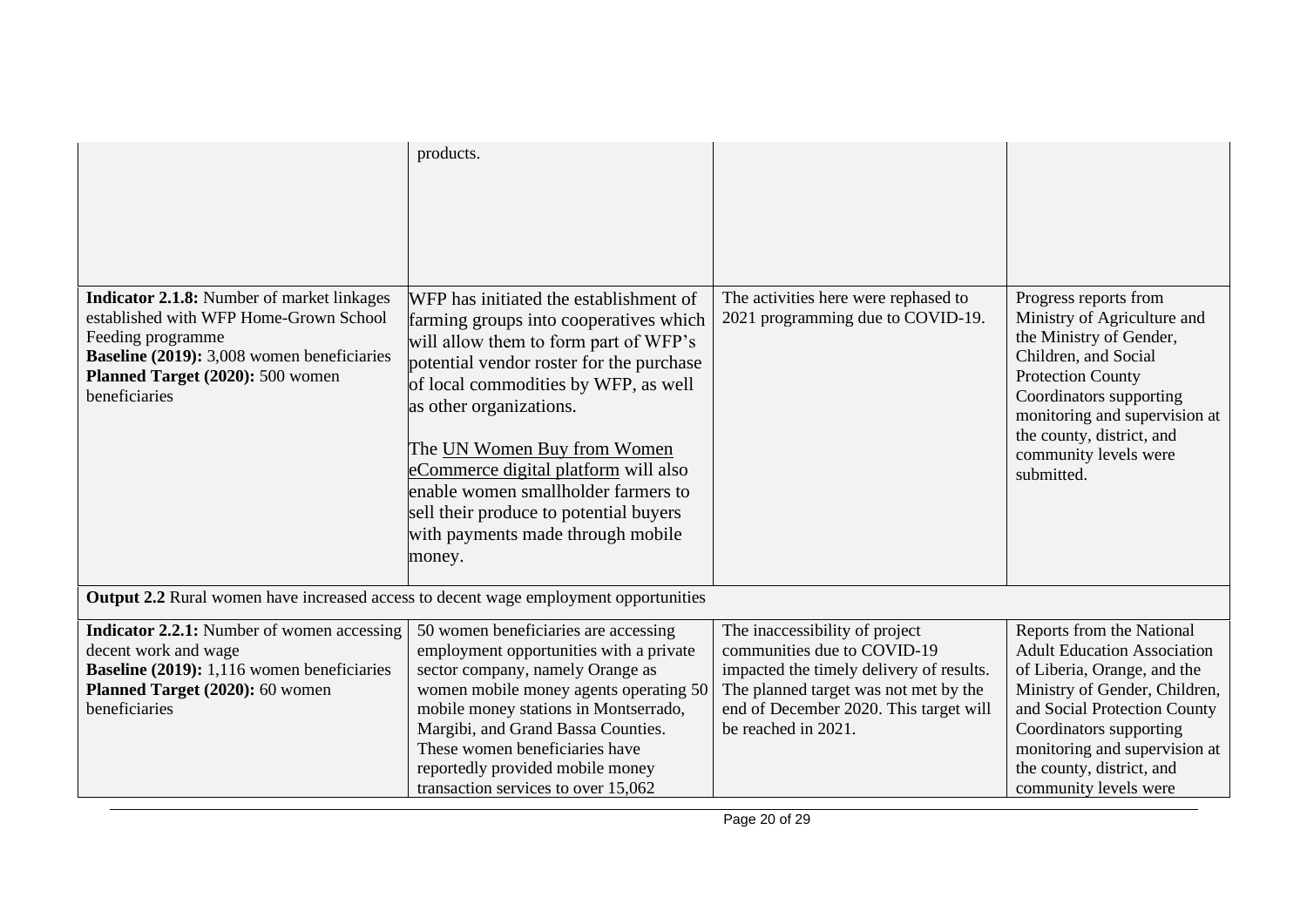|                                                                                                                                                     | clients/customers between 1 January 2020             |                                                               | submitted.                                         |
|-----------------------------------------------------------------------------------------------------------------------------------------------------|------------------------------------------------------|---------------------------------------------------------------|----------------------------------------------------|
|                                                                                                                                                     | and 31 December 2020. They are also                  |                                                               |                                                    |
|                                                                                                                                                     | engaged in the registration of SIM cards             |                                                               |                                                    |
|                                                                                                                                                     | and mobile bank accounts in targeted                 |                                                               |                                                    |
|                                                                                                                                                     | communities.                                         |                                                               |                                                    |
|                                                                                                                                                     |                                                      |                                                               |                                                    |
|                                                                                                                                                     | 399 rural community women and 88                     |                                                               |                                                    |
|                                                                                                                                                     | young rural women and adolescent girls               |                                                               |                                                    |
|                                                                                                                                                     | living with HIV/AIDS were supported by               |                                                               |                                                    |
|                                                                                                                                                     | the joint programme with business                    |                                                               |                                                    |
|                                                                                                                                                     | development and financial literacy skills            |                                                               |                                                    |
|                                                                                                                                                     | in Montserrado, Margibi, and Grand                   |                                                               |                                                    |
|                                                                                                                                                     | Bassa Counties. These beneficiaries also             |                                                               |                                                    |
|                                                                                                                                                     | received business start-up capital to                |                                                               |                                                    |
|                                                                                                                                                     | initiate small businesses (e.g. tailoring,           |                                                               |                                                    |
|                                                                                                                                                     | baking, and hairdressing shops) for                  |                                                               |                                                    |
|                                                                                                                                                     | income generation and are now self-                  |                                                               |                                                    |
|                                                                                                                                                     | employed, successfully managing their                |                                                               |                                                    |
|                                                                                                                                                     | respective shops.                                    |                                                               |                                                    |
| Outcome 3: Rural women have enhanced leadership and participation in their communities and in rural institutions, and in shaping laws, policies and |                                                      |                                                               |                                                    |
| programmes.                                                                                                                                         |                                                      |                                                               |                                                    |
| <b>Indicator:</b> Number of women beneficiaries                                                                                                     | Though Land Committee meetings at                    | The inaccessibility of project                                | Reports from the Ministry of                       |
| who are members of land committees in                                                                                                               | county level were reconvened in targeted             | communities due to COVID-19                                   | Gender, Children, and Social                       |
| targeted counties                                                                                                                                   | counties, no new women beneficiaries                 | impacted the timely delivery of results.                      | <b>Protection County</b>                           |
| Baseline (2019): 1,268 women beneficiaries                                                                                                          | have gained memberships in these existing            | The planned target was not met by the                         | Coordinators supporting                            |
|                                                                                                                                                     |                                                      |                                                               |                                                    |
| Planned Target (2020): 75 women<br>beneficiaries                                                                                                    | land committees. The joint programme is              | end of December 2020. This target will<br>be reached in 2021. | monitoring and supervision at                      |
|                                                                                                                                                     | expected to step up its engagement on                |                                                               | the county, district, and<br>community levels were |
|                                                                                                                                                     | women's land rights advocacy and                     |                                                               | submitted.                                         |
|                                                                                                                                                     | campaigns at the county level. Thus, the             |                                                               |                                                    |
|                                                                                                                                                     | planned target is expected to be reached in<br>2021. |                                                               |                                                    |
|                                                                                                                                                     |                                                      |                                                               |                                                    |
| <b>Output 3.1</b> Rural women, including young women have enhanced confidence and leadership skills to participate in local governance              |                                                      |                                                               |                                                    |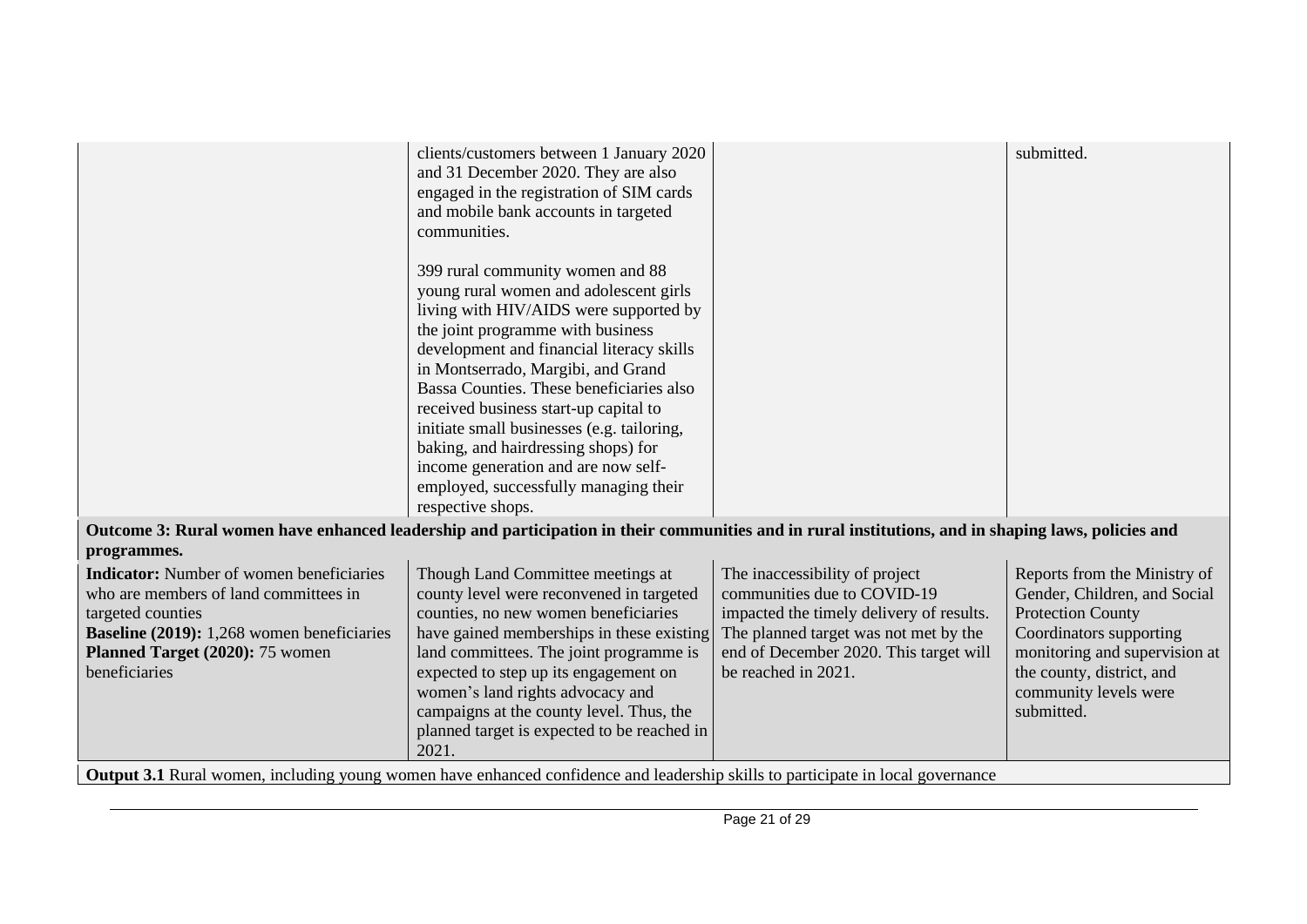| <b>Indicator 3.1.1:</b> Number of rural women in<br>leadership roles in land committees at local<br>level<br><b>Baseline (2019):</b> 1,268 women beneficiaries<br><b>Target</b><br>$(2020)$ :<br><b>Planned</b><br>75<br>women<br>beneficiaries                                                                                                           | Though Land Committee Meetings at<br>county level were reconvened in<br>December 2020, no new women<br>beneficiaries have been recruited to a<br>leadership role in existing land<br>committees at the county level. The joint<br>programme is expected to expand its<br>engagement on women's land rights<br>advocacy and campaigns at the county,<br>district, and community levels in 2021. | The inaccessibility of project<br>communities due to COVID-19<br>impacted the timely delivery of results.<br>The planned target was not met by the<br>end of December 2020. The target will<br>be reached in 2021. | Reports from the Ministry of<br>Gender, Children, and Social<br><b>Protection County</b><br>Coordinators supporting<br>monitoring and supervision at<br>the county, district, and<br>community levels were<br>submitted. |
|-----------------------------------------------------------------------------------------------------------------------------------------------------------------------------------------------------------------------------------------------------------------------------------------------------------------------------------------------------------|------------------------------------------------------------------------------------------------------------------------------------------------------------------------------------------------------------------------------------------------------------------------------------------------------------------------------------------------------------------------------------------------|--------------------------------------------------------------------------------------------------------------------------------------------------------------------------------------------------------------------|--------------------------------------------------------------------------------------------------------------------------------------------------------------------------------------------------------------------------|
| <b>Indicator 3.1.2:</b> Number of capacity building<br>trainings in leadership and decision-making<br>skills conducted<br><b>Baseline (2019): 10</b><br><b>Planned Target (2020):</b> 1 capacity building<br>trainings                                                                                                                                    | No capacity building trainings in<br>leadership and decision-making skills<br>were conducted during the reporting<br>period. The activities on capacity building<br>were rephased to 2021 programming due<br>to COVID-19.                                                                                                                                                                      | The inaccessibility of project<br>communities due to COVID-19<br>impacted the timely delivery of results.<br>The planned target was not met by the<br>end of December 2020. The target will<br>be reached in 2021. | Reports from the Ministry of<br>Gender, Children, and Social<br><b>Protection County</b><br>Coordinators supporting<br>monitoring and supervision at<br>the county, district, and<br>community levels were<br>submitted. |
| Indicator 3.1.3: Number of rural women<br>smallholder farmers trained in organizational<br>development<br><b>Baseline: 0</b><br><b>Planned Target:</b> 500 (males 0 / females 500)<br>impacted by COVID-19 response<br>Output 3.2: Rural women have greater organizational capacities to form, sustain and participate into POs, cooperatives, and unions | No capacity building trainings in<br>organizational development were<br>conducted during the reporting period.<br>The activities on capacity building were<br>rephased to 2021 programming due to<br>COVID-19.                                                                                                                                                                                 | The inaccessibility of project<br>communities due to COVID-19<br>impacted the timely delivery of results.<br>The planned target was not met by the<br>end of December 2020. The target will<br>be reached in 2021. | Reports from the Ministry of<br>Gender, Children, and Social<br><b>Protection County</b><br>Coordinators supporting<br>monitoring and supervision at<br>the county, district, and<br>community levels were<br>submitted. |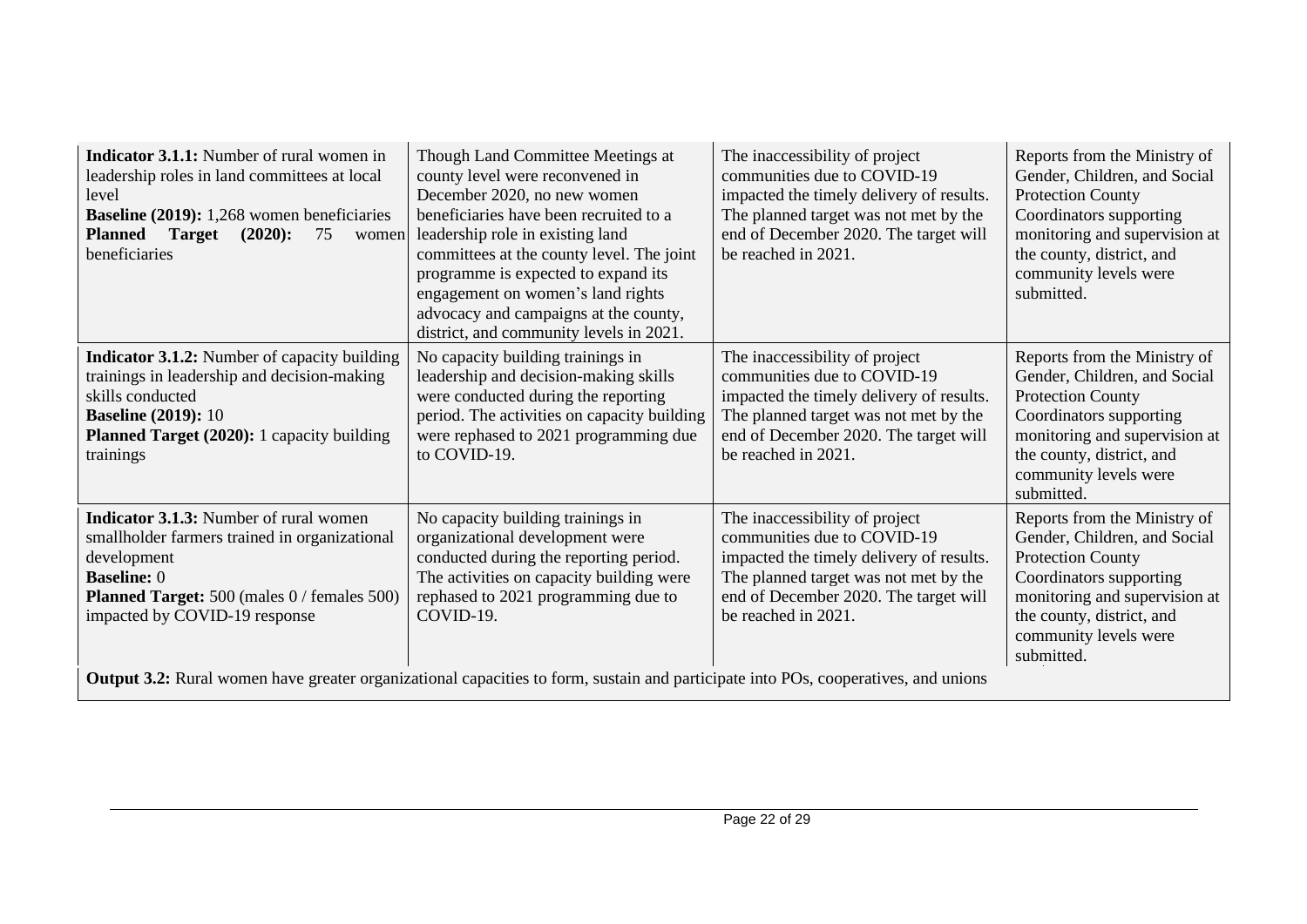| <b>Indicator 3.2.1:</b> Number of rural women<br>organized into and participating in producer<br>organizations<br><b>Baseline (2019): 2,089</b><br>Planned Target (2020): 350 women | No producer organizations were<br>formalized during the reporting period.<br>This activity was rephased to 2021<br>programming.                                                                                                                                                     | The inaccessibility of project<br>communities due to COVID-19<br>impacted the timely delivery of results.<br>The planned target was not met by the<br>end of December 2020. The target will<br>be reached in 2021. | Reports from the Ministry of<br>Gender, Children, and Social<br><b>Protection County</b><br>Coordinators supporting<br>monitoring and supervision at<br>the county, district, and<br>community levels were<br>submitted. |
|-------------------------------------------------------------------------------------------------------------------------------------------------------------------------------------|-------------------------------------------------------------------------------------------------------------------------------------------------------------------------------------------------------------------------------------------------------------------------------------|--------------------------------------------------------------------------------------------------------------------------------------------------------------------------------------------------------------------|--------------------------------------------------------------------------------------------------------------------------------------------------------------------------------------------------------------------------|
| <b>Indicator 3.2.2:</b> Number of women POs<br>organized<br><b>Baseline (2019): 13</b><br>Planned Target (2020): 5 women-based<br>producer organizations                            | No producer organizations were<br>formalized during the reporting period.<br>This activity was rephased to 2021<br>programming.                                                                                                                                                     | The inaccessibility of project<br>communities due to COVID-19<br>impacted the timely delivery of results.<br>The planned target was not met by the<br>end of December 2020. The target will<br>be reached in 2021. | Reports from the Ministry of<br>Gender, Children, and Social<br><b>Protection County</b><br>Coordinators supporting<br>monitoring and supervision at<br>the county, district, and<br>community levels were<br>submitted. |
| <b>Indicator 3.2.3:</b> Number of women farming<br>groups developed into cooperatives<br><b>Baseline (2019): 13</b><br>Planned Target (2020): 10 cooperatives                       | 7 farming groups from Margibi and Grand<br>Bassa Counties were organized into<br>farming cooperatives investing in the rice<br>and cassava value chains during the<br>reporting period. This activity was<br>rephased to 2021 programming.                                          | The inaccessibility of project<br>communities due to COVID-19<br>impacted the timely delivery of results.<br>The planned target was not met by the<br>end of December 2020. The target will<br>be reached in 2021. | Reports from the Ministry of<br>Gender, Children, and Social<br><b>Protection County</b><br>Coordinators supporting<br>monitoring and supervision at<br>the county, district, and<br>community levels were<br>submitted. |
| Indicator 3.2.4: Number of informal rural<br>women groups affiliating with formal<br>organizations<br><b>Baseline (2019): 958</b><br>Planned Target (2020): 5 groups                | 7 farming groups from Margibi and Grand<br>Bassa Counties affiliated with 4 formal<br>organizations, namely the Liberia<br>Marketing Association, the Association of<br>Women in Cross Border Trade, and the<br>National Peace Hut Women of Liberia<br>during the reporting period. | The inaccessibility of project<br>communities due to COVID-19<br>impacted the timely delivery of results.<br>The planned target was however met by<br>the end of December 2020.                                    | Reports from the Ministry of<br>Gender, Children, and Social<br><b>Protection County</b><br>Coordinators supporting<br>monitoring and supervision at<br>the county, district, and<br>community levels were<br>submitted. |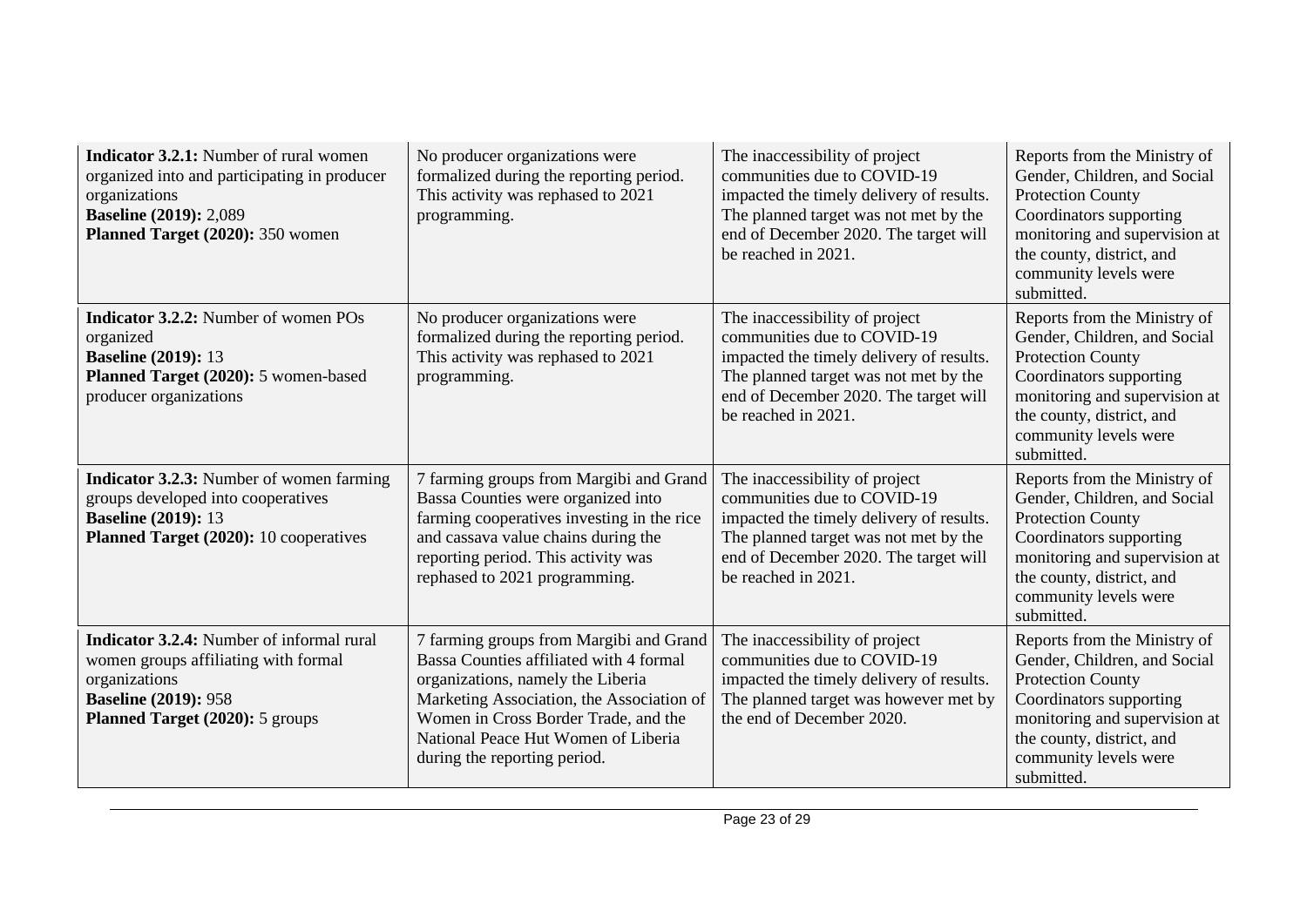| <b>Indicator 3.2.5:</b> Number of strategic<br>dialogues supporting networking between<br>informal women's groups and formal<br>organizations conducted<br><b>Baseline (2019): 19</b><br><b>Planned Target (2020):</b> 2 strategic dialogues      | 3 strategic dialogues supporting land<br>rights networking between informal<br>women's groups and formal organizations<br>was conducted in Montserrado, Margibi,<br>and Grand Bassa Counties during the<br>reporting period.   | The inaccessibility of project<br>communities due to COVID-19<br>impacted the timely delivery of results.<br>The planned target was not met by the<br>end of December 2020. The target will<br>be reached in 2021. | Reports from the Ministry of<br>Gender, Children, and Social<br><b>Protection County</b><br>Coordinators supporting<br>monitoring and supervision at<br>the county, district, and<br>community levels were<br>submitted.      |
|---------------------------------------------------------------------------------------------------------------------------------------------------------------------------------------------------------------------------------------------------|--------------------------------------------------------------------------------------------------------------------------------------------------------------------------------------------------------------------------------|--------------------------------------------------------------------------------------------------------------------------------------------------------------------------------------------------------------------|-------------------------------------------------------------------------------------------------------------------------------------------------------------------------------------------------------------------------------|
| <b>Output 3.3:</b> Rural women, including young women, have increased capacity to engage in and influence relevant policy forums at national<br>and regional levels                                                                               |                                                                                                                                                                                                                                |                                                                                                                                                                                                                    |                                                                                                                                                                                                                               |
| <b>Indicator 3.3.1:</b> Number of national dialogue<br>mechanisms on agriculture, rural development<br>and land that involves rural women's groups<br><b>Baseline (2019): 1</b><br><b>Planned</b> Target:<br>3 national<br>dialogue<br>mechanisms | No new national dialogue mechanisms on<br>agriculture, rural development and land<br>that involves rural women's groups were<br>established during the reporting period.<br>This activity was rephased to 2021<br>programming. | The inaccessibility of project<br>communities due to COVID-19<br>impacted the timely delivery of results.<br>The planned target was not met by the<br>end of December 2020. The target will<br>be reached in 2021. | Reports from the Ministry of<br>Gender, Children, and Social<br><b>Protection County</b><br>Coordinators supporting<br>monitoring and supervision at<br>the county, district, and<br>community levels were<br>submitted.      |
| <b>Output 3.4:</b> Rural women, including young women have enhanced awareness on their rights in a more supportive community/local environment.                                                                                                   |                                                                                                                                                                                                                                |                                                                                                                                                                                                                    |                                                                                                                                                                                                                               |
| <b>Indicator 3.4.1:</b> Number of rural women<br>exercising their land rights as per the new<br>land law<br><b>Baseline (2019):</b> 3,556 women beneficiaries<br>Planned Target (2020): 350 women<br>beneficiaries                                | 615 women leaders at the county level<br>demanded respect for women's rights in<br>the management of land for agriculture<br>between 1 January - 31 December 2020<br>under the joint programme.                                | The inaccessibility of project<br>communities due to COVID-19<br>impacted the timely delivery of results.<br>The planned target here for land rights<br>awareness was however met by the end<br>of December 2020.  | Reports from Liwen, White<br>Rose Alliance, National Adult<br><b>Education Association of</b><br>Liberia, Rights and Rice<br>Foundation, and the Ministry<br>of Gender, Children, and<br>Social Protection were<br>submitted. |
| <b>Indicator 3.4.2:</b> Number of rural women<br>accessing information on land rights<br><b>Baseline (2019):</b> 3,556 women beneficiaries<br>Planned Target (2020): 350 women<br>beneficiaries                                                   | Over 615 rural women have accessed<br>information on land rights from 2 County<br>Service Centers in Margibi and Grand<br>Bassa Counties during the reporting<br>period.                                                       | The inaccessibility of project<br>communities due to COVID-19<br>impacted the timely delivery of results.<br>The planned target here was however<br>met by the end of December 2020.                               | Reports from Ministry of<br>Gender, Children, and Social<br>Protection and relevant CSOs<br>were submitted.                                                                                                                   |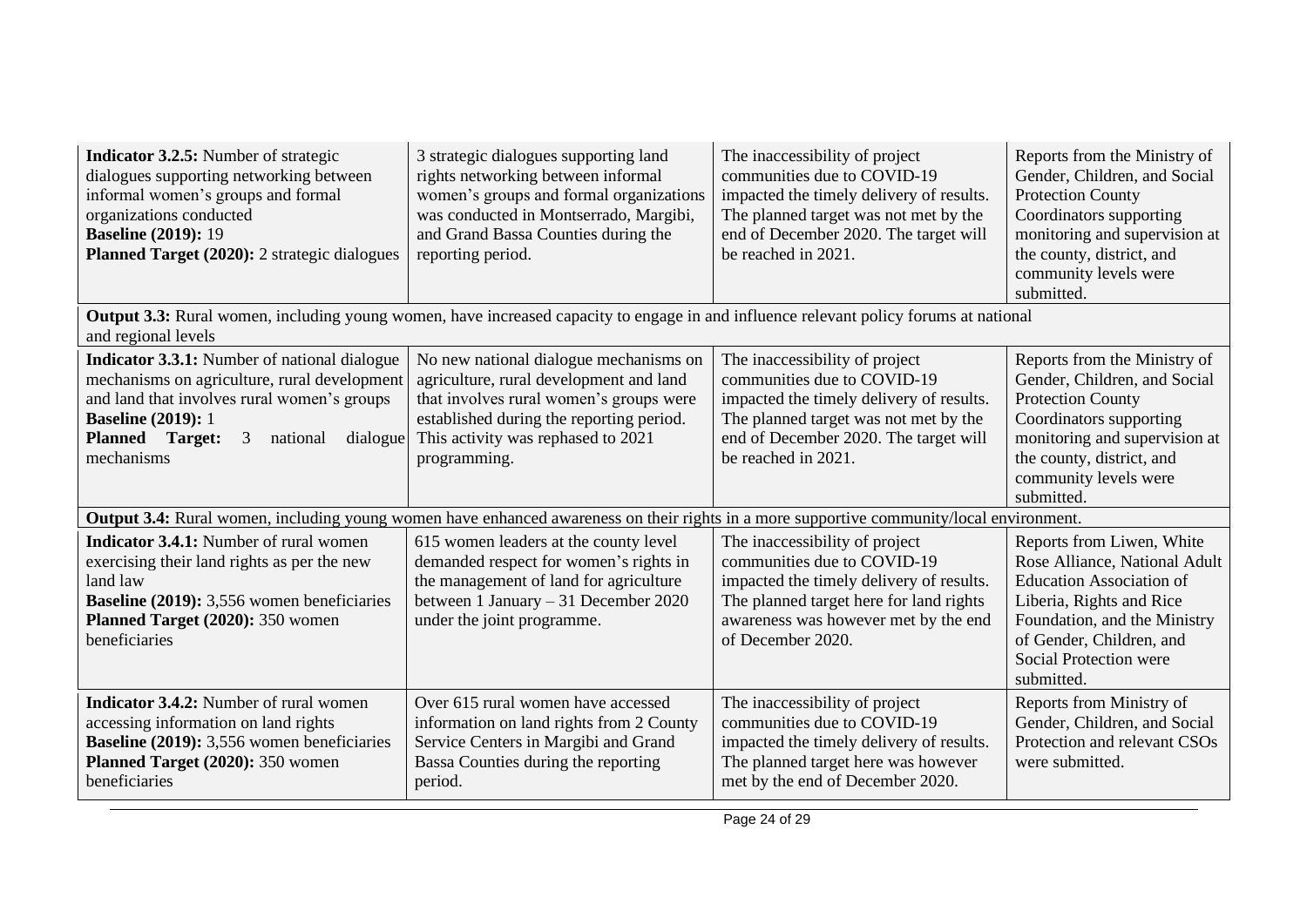| Outcome 4: A more gender responsive policy environment is secured for the economic empowerment of rural women                                                                                                                                                                                                                        |                                                                                                                                                                                                                                                                                                                                                          |                                                                                                                                                                                                                     |                                                                                                                              |
|--------------------------------------------------------------------------------------------------------------------------------------------------------------------------------------------------------------------------------------------------------------------------------------------------------------------------------------|----------------------------------------------------------------------------------------------------------------------------------------------------------------------------------------------------------------------------------------------------------------------------------------------------------------------------------------------------------|---------------------------------------------------------------------------------------------------------------------------------------------------------------------------------------------------------------------|------------------------------------------------------------------------------------------------------------------------------|
|                                                                                                                                                                                                                                                                                                                                      |                                                                                                                                                                                                                                                                                                                                                          |                                                                                                                                                                                                                     |                                                                                                                              |
| <b>Indicator:</b> Number of laws/policy<br>frameworks passed to secure rural women's<br>land ownership<br><b>Baseline (2019): 1</b><br><b>Planned Target: 0</b>                                                                                                                                                                      | The Land Rights Act for Liberia was<br>signed into law by President George Weah<br>on September 19, 2018. The joint<br>programme contributed to advocacy and<br>awareness raising campaigns around<br>women's land rights and the passage of<br>the Act. It is now focused on ensuing the<br>gender-responsive implementation of the<br>Land Rights Act. | Ongoing                                                                                                                                                                                                             | Reports from the Liberia Land<br>Authority and the Ministry of<br>Gender, Children, and Social<br>Protection were submitted. |
| Output 4.1 Policy makers and parliamentarians have enhanced capacities to effectively mainstream gender into land, food, agriculture, nutrition and rural<br>employment policies, laws, and budgets.                                                                                                                                 |                                                                                                                                                                                                                                                                                                                                                          |                                                                                                                                                                                                                     |                                                                                                                              |
| <b>Indicator 4.1.1:</b> Number of capacity building<br>trainings for decentralized officials at all<br>levels conducted on the Land Rights Act<br><b>Baseline (2019): 2</b><br>Planned Target (2020): 1 capacity building<br>trainings for 100 policy makers (women 50 /<br>men 50) from the Legislature and relevant<br><b>MACs</b> | No progress has been reported here due to<br>COVID-19.                                                                                                                                                                                                                                                                                                   | The inaccessibility of project<br>communities due to COVID-19<br>impacted the timely delivery of results.<br>The planned target was not met by the<br>end of December 2020. The targets will<br>be reached in 2021. | Reports from the Ministry of<br>Gender, Children, and Social<br>Protection were submitted.                                   |
| <b>Indicator 4.1.2:</b> Number of awareness<br>building and advocacy exercises with the<br>LLA, law makers and other relevant<br>stakeholders conducted<br><b>Baseline (2019): 2</b><br>Planned Target (2020): 2 awareness                                                                                                           | 2 forums were held at county level on<br>women's land rights referencing the<br>gender-responsive implementation of the<br>Land Rights Act in Margibi and Grand<br>Bassa Counties with relevant stakeholders<br>from local government, civil society, and                                                                                                | The inaccessibility of project<br>communities due to COVID-19<br>impacted the timely delivery of results.<br>The planned target was however met by<br>the end of December 2020.                                     | Reports from the Ministry of<br>Gender, Children, and Social<br>Protection were submitted.                                   |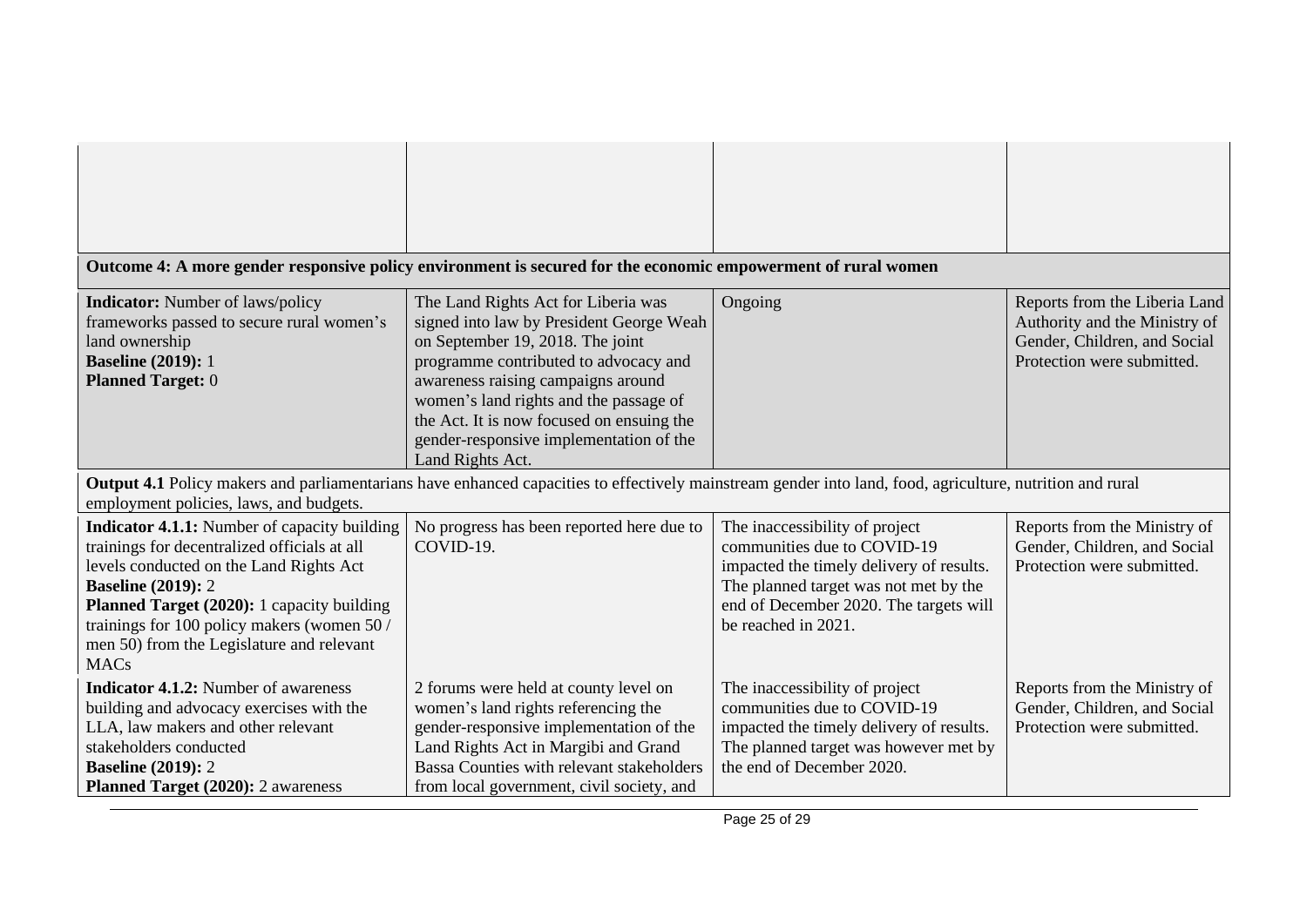| building and advocacy exercises                                                                                                                                                                                                                                                                                                                                                                                  | community-based organizations.                                                                                                                                                                                                                                                                               |                                                                                                                                                                                                                    |                                                                                                            |
|------------------------------------------------------------------------------------------------------------------------------------------------------------------------------------------------------------------------------------------------------------------------------------------------------------------------------------------------------------------------------------------------------------------|--------------------------------------------------------------------------------------------------------------------------------------------------------------------------------------------------------------------------------------------------------------------------------------------------------------|--------------------------------------------------------------------------------------------------------------------------------------------------------------------------------------------------------------------|------------------------------------------------------------------------------------------------------------|
| <b>Indicator 4.1.3:</b> Number of national<br>institutions and donor coordination<br>mechanisms that are delivering evidence-<br>based gender responsive rural development<br>and agricultural programmes and policies<br>Baseline (2019): 5 national institutions and<br>donor coordination mechanisms<br>Planned Target (2020): 2 (Cooperative<br>Development Agency, Development Partners<br>Forum on Gender) | The Cooperative Development Agency<br>(CDA) has developed its Gender Policy<br>and is implementing the policy to ensure<br>that gender is mainstreamed in its<br>programmes, strategies, and activities                                                                                                      | The inaccessibility of project<br>communities due to COVID-19<br>impacted the timely delivery of results.<br>The planned target was not met by the<br>end of December 2020. The target will<br>be reached in 2021. | Reports from UN Women and<br>the Ministry of Gender,<br>Children, and Social<br>Protection were submitted. |
| <b>Output 4.2</b> Greater availability of tools and data to track progress in the economic empowerment of rural women.                                                                                                                                                                                                                                                                                           |                                                                                                                                                                                                                                                                                                              |                                                                                                                                                                                                                    |                                                                                                            |
| <b>Indicator 4.2.1:</b> Number of institutions with<br>capacities to collect, analyze, interpret, and<br>report on gender disaggregated data<br><b>Baseline (2019): 3</b><br>Planned Target (2020): 4 (LISGIS, MoA,<br>MGCSP, and MIA)                                                                                                                                                                           | LISGIS, MoA, and MGCSP have<br>strengthened capacity to collect, analyze,<br>interpret, and report on gender<br>disaggregated data for women in<br>agriculture                                                                                                                                               | The planned target was not fully met by<br>the end of December 2020. The target<br>will be reached in 2021.                                                                                                        | Reports Ministry of Gender,<br>Children, and Social<br>Protection and LISGIS were<br>submitted.            |
| <b>Indicator 4.2.2:</b> Evidence of overall<br>improvement in Monitoring, Evaluation,<br>Knowledge and Communication<br><b>Baseline (2019): Participating Agencies</b><br>evidence-based M&E including strengthened<br>knowledge management and communications<br>Planned Target (2020): 3 focal points (e.g.<br>program officer, M&E officer,<br>communication officer) each from UN                            | The PUNOs conducted joint monitoring<br>and assessment missions in the field.<br>Findings from monitoring and assessment<br>missions were document and informed<br>several knowledge products that were<br>developed (e.g. factsheets, flyers, policy<br>briefs, etc.)<br>Capacity building in results-based | The planned target was met by the end<br>of December 2020. The target will be<br>reached in 2021.                                                                                                                  | Reports from UN Women and<br>the Ministry of Gender,<br>Children, and Social<br>Protection were submitted. |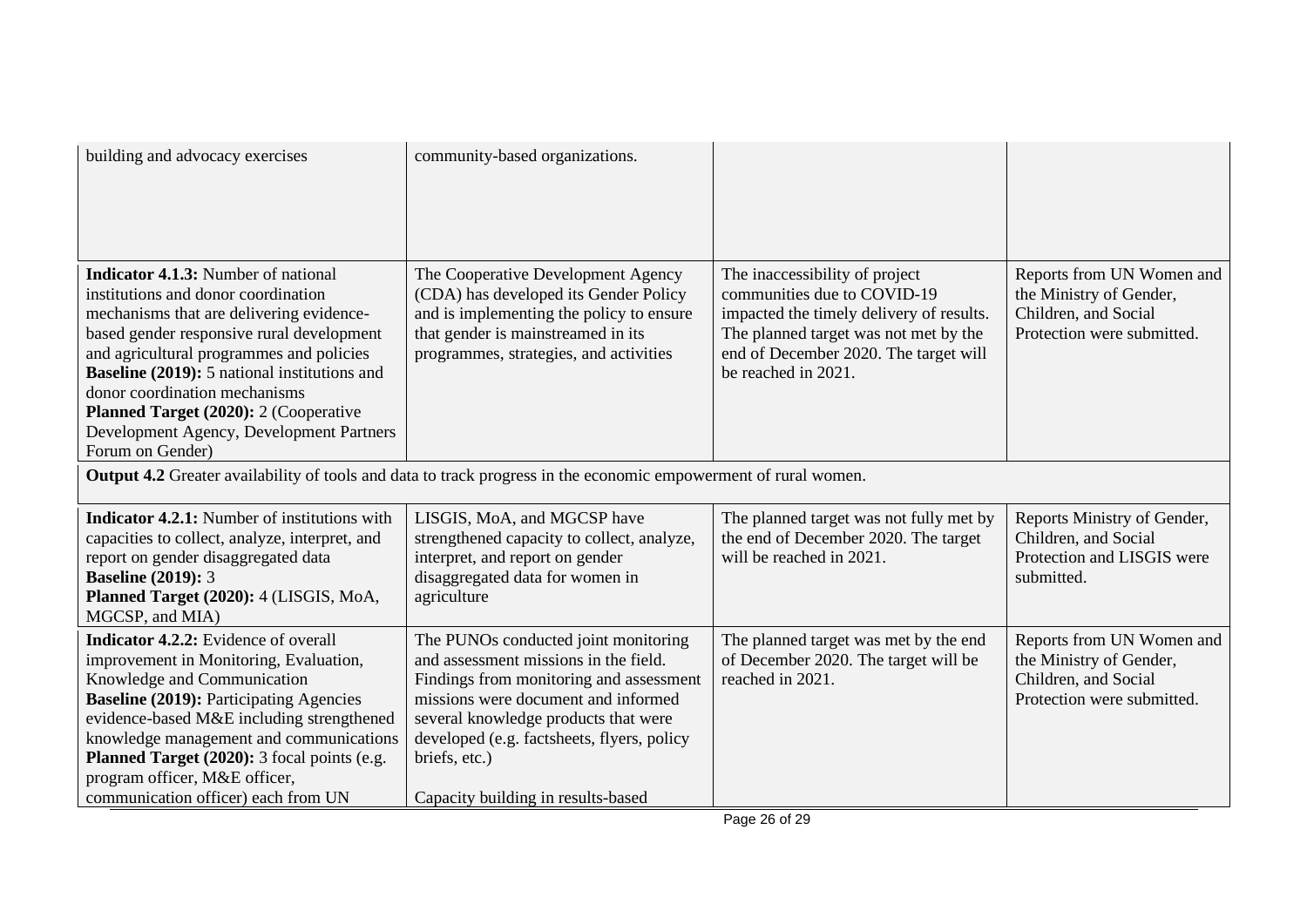| Women, FAO, and WFP                                                                                                                                                                                 | reporting and communications were<br>conducted for key stakeholders and<br>partners from government and civil<br>society. |         |                                            |
|-----------------------------------------------------------------------------------------------------------------------------------------------------------------------------------------------------|---------------------------------------------------------------------------------------------------------------------------|---------|--------------------------------------------|
| <b>Output 4.3</b> An enabling environment is promoted to reflect rural women's priorities in regional policy processes.                                                                             |                                                                                                                           |         |                                            |
| <b>Indicator 4.3.1:</b> Number of national<br>consultations on JP RWEE held to inform a<br>second phase<br><b>Baseline (2019): 0</b><br>Planned Target (2021): 1 national<br>consultations dialogue | The ToR for the national consultations is<br>being developed                                                              | Ongoing | UN Women, FAO, and WFP<br>progress reports |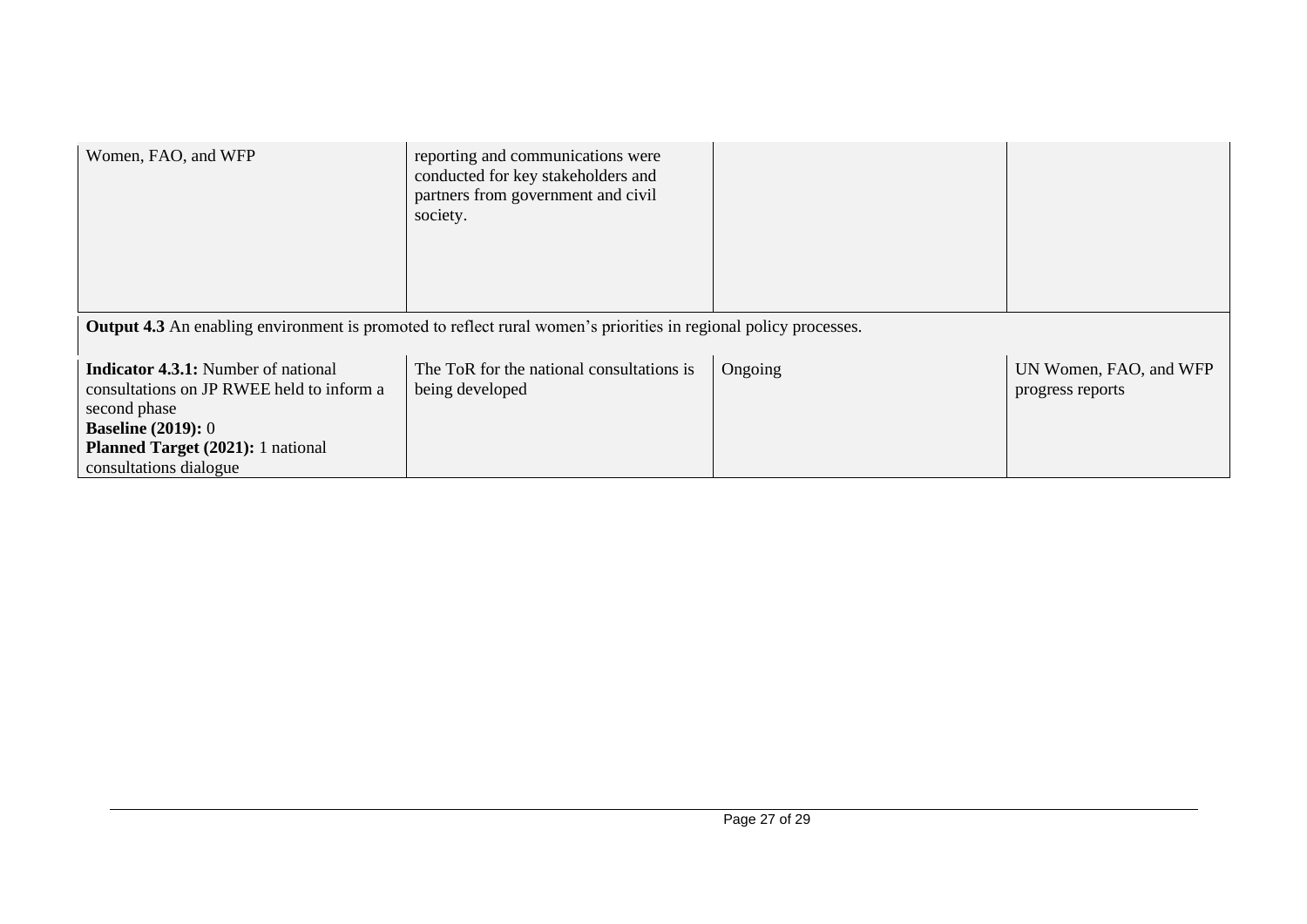# **Mariama Fallah, Sinoe County, Liberia**

# **A Success Story of a Rural Cross Border Trader**



*"Before my participation in the JP RWEE, I used to sell charcoal in the local market in Greenville as a community market woman. I wanted to be a cross border trader to make more money but didn't understand the idea behind cross border trade. Moreover, I had no confidence in myself because I had no idea or knowledge about cross border trade and the rights of such traders in the ECOWAS region, including the security issues that many women traders face at border points.* 

*When I participated in the literacy and business skills classes and later my local Village Savings and Loan Association, I was able to better understand what cross border trading is and my rights as a cross border trader. The programme opened my eyes; and today, I am now crossing the borders in the region to trade and to buy goods because I now have the confidence and knowledge as a* 

*trader and as a woman. I now use my local VSLA as a space in my town to also discuss issues (e.g. GBV, SEA, extortion, harassment, etc.) affecting women traders for action to be taken by the local government.* 

*I am now a registered member of the Association of Women in Cross Border Trade which is currently serving as one of many key entry points for the provision of information, services, finances, and skills training under the programme. My business has also grown very big, and I continue to get mentoring and coaching services from the programme through my community-based facilitator and the AWICBT.* 

# **III. Other Assessments or Evaluations (if applicable)**

The joint programme with technical support from the Liberia Institute of Statistics and Geo-Information Services (LISGIS) and in collaboration with the Ministry of Agriculture and the Ministry of Gender, Children and Social Protection conducted an assessment on the 'Women's Empowerment in Agriculture Index' (WEAI) in Bong County to determine the level of women's empowerment in the county. The intent was to secure information for informing the Phase II of the joint programme in Liberia, if considered for a second phase. This was recommended by government represented by the Ministry of Agriculture and Civil Society represented by the Liberia National Rural Women Structure and the Liberia Marketing Association.

Recommendations from the assessment included:

- Empowerment programmes need to be tailored to cash crop production because of existing high participation of women in food crop production activities. However, the assessment showed that any effective food crop intervention such as vegetables, cassava, plantain, etc., needs to prioritize linkages to markets to enable women to generate incomes from their farm produces.
- There should be increased investment in creating access to credit, utilizing the Village Savings and Loans (VSLA) scheme. Under this mechanism, women should be organized into small groups whose self-generated savings can continue to serve as a revolving fund for members. VSLAs bring the additional benefit of social empowerment and group membership, which is currently at low levels across all communities in the targeted county.